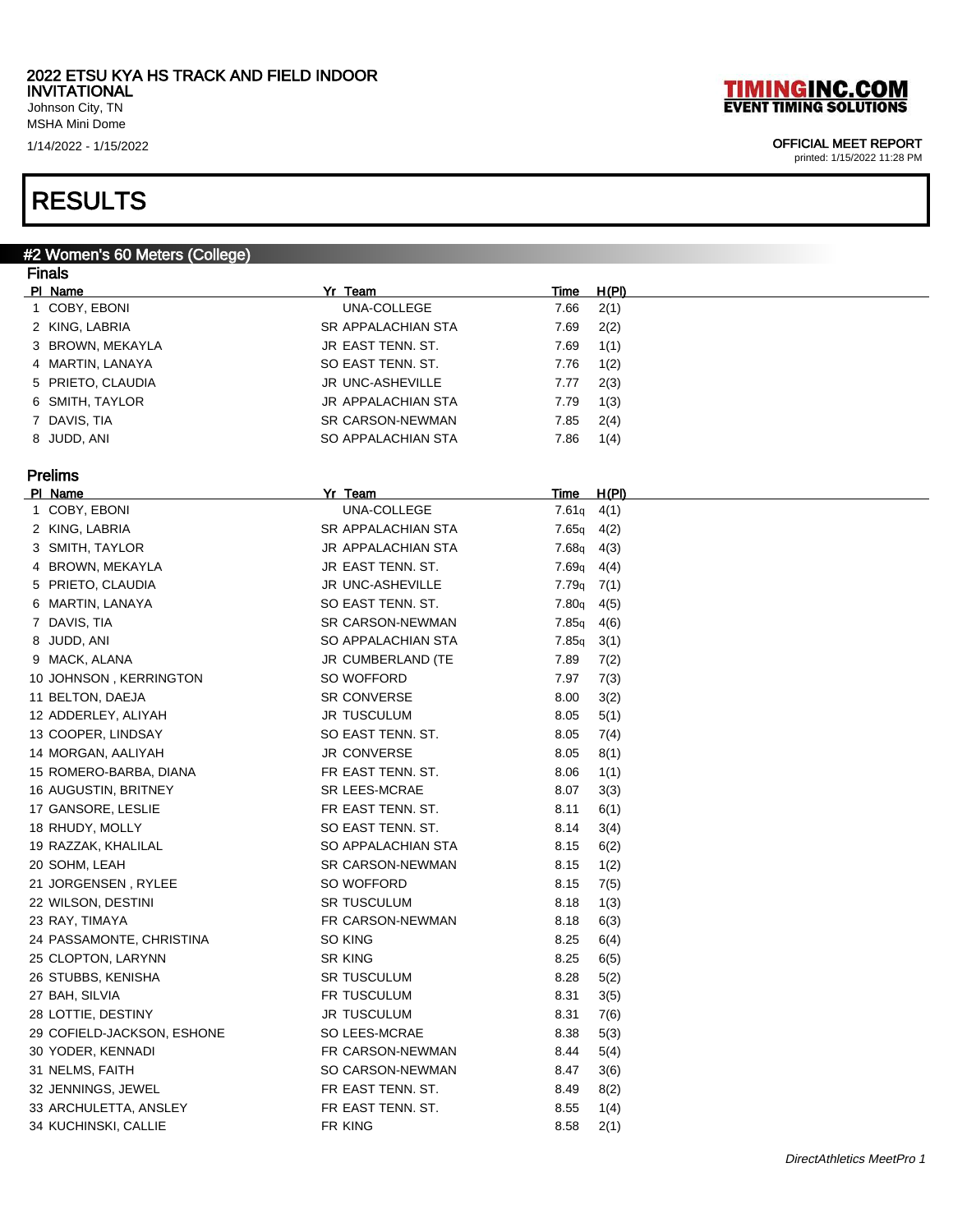Johnson City, TN MSHA Mini Dome

1/14/2022 - 1/15/2022 OFFICIAL MEET REPORT

### RESULTS

#### #2 Women's 60 Meters (College) (cont'd) **Dralims**

| LIAIIII                         |                      |             |              |
|---------------------------------|----------------------|-------------|--------------|
| PI Name                         | Yr Team              | <b>Time</b> | <u>H(PI)</u> |
| 35 ROBINETTE, FAITH             | <b>JR TUSCULUM</b>   | 8.62        | 1(5)         |
| 36 JERRELL, SAMANTHA            | SO KING              | 8.68        | 5(5)         |
| 37 HAYTHE, SANAI                | FR LEES-MCRAE        | 8.73        | 2(2)         |
| 38 DOBSON, BROOKE               | FR KING              | 8.80        | 2(3)         |
| 39 GUESS, MEGAN                 | <b>SR LEES-MCRAE</b> | 8.95        | 1(6)         |
| 40 BITTLE, MADDIE               | FR CUMBERLAND (TE    | 9.09        | 2(4)         |
| 41 JONES, EMERALD               | SO TUSCULUM          | 9.50        | 2(5)         |
| 42 REEVES, JESSICA              | <b>SR LEES-MCRAE</b> | 9.74        | 2(6)         |
| FRASER, ZA'ISHA                 | SO LEES-MCRAE        | <b>DNS</b>  | 5            |
| CARTER, KAYNASHIA               | <b>SR TUSCULUM</b>   | <b>DNS</b>  | 6            |
|                                 |                      |             |              |
| #4 Women's 200 Meters (College) |                      |             |              |
| PI Name                         | Yr Team              | <u>Time</u> | <u>H(PI)</u> |
| 1 KING, LABRIA                  | SR APPALACHIAN STA   | 25.15       | 1(1)         |
| 2 ATWATER, MARIAH               | JR APPALACHIAN STA   | 25.52       | 1(2)         |
| 3 AUGUSTIN, BRITNEY             | SR LEES-MCRAE        | 25.79       | 3(1)         |
| 4 DAVIS, TIA                    | SR CARSON-NEWMAN     | 25.86       | 2(1)         |
| 5 BROWN, MEKAYLA                | JR EAST TENN. ST.    | 25.97       | 1(3)         |
| 6 SUBER, QUIANA                 | SO CONVERSE          | 26.13       | 5(1)         |
| 7 WILSON, TYTIANA               | FR CARSON-NEWMAN     | 26.17       | 2(2)         |
| 8 HANEY, MALLORY                | FR UNC-ASHEVILLE     | 26.18       | 1(4)         |
| 9 JOHNSON, KERRINGTON           | SO WOFFORD           | 26.25       | 5(2)         |
| 10 JUDD, ANI                    | SO APPALACHIAN STA   | 26.28       | 2(3)         |
| 11 RAY, TIMAYA                  | FR CARSON-NEWMAN     | 26.44       | 2(4)         |
| 12 GIBBS, DESTINY               | JR LINCOLN MEMORI    | 26.63       | 7(1)         |
| 13 MYLES, ELYSE                 | FR UNC-ASHEVILLE     | 26.72       | 2(5)         |
| 14 CRUMBLY, KHADEESHA           | JR UNC-ASHEVILLE     | 26.72       | 4(1)         |
| 15 TESTA, JERRALEE              | FR UNC-ASHEVILLE     | 26.73       | 4(2)         |
| 16 WILSON, DESTINI              | SR TUSCULUM          | 26.79       | 7(2)         |
| 17 JENNINGS, JEWEL              | FR EAST TENN. ST.    | 26.92       | 3(2)         |
| 18 BAILEY, MORGAN               | SO CARSON-NEWMAN     | 27.02       | 6(1)         |
| 19 GANSORE, LESLIE              | FR EAST TENN. ST.    | 27.07       | 3(3)         |
| 20 COLEMAN, JURNEE              | FR UNC-ASHEVILLE     | 27.11       | 4(3)         |
| 21 THURMAN, RAVEN               | SO UNC-ASHEVILLE     | 27.11       | 3(4)         |
| 22 LOTTIE, DESTINY              | <b>JR TUSCULUM</b>   | 27.25       | 2(6)         |
| 23 CLABO, AMANDA                | FR CARSON-NEWMAN     | 27.39       | 8(1)         |
| 24 BAH, SILVIA                  | FR TUSCULUM          | 27.47       | 4(4)         |
| 25 COFIELD-JACKSON, ESHONE      | SO LEES-MCRAE        | 27.50       | 7(3)         |
| 26 OWENS, CHANIYA               | FR UNC-ASHEVILLE     | 27.52       | 4(5)         |
| 27 DULANEY, MAYA                | FR UNC-ASHEVILLE     | 27.58       | 9(1)         |
| 28 SOHM, LEAH                   | SR CARSON-NEWMAN     | 27.61       | 6(2)         |
| 29 KRAMER, TESSA                | FR CONVERSE          | 27.68       | 6(3)         |
| 30 YODER, KENNADI               | FR CARSON-NEWMAN     | 27.75       | 7(4)         |
| 31 CLOPTON, LARYNN              | SR KING              | 27.76       | 6(4)         |
| 32 WOOD, KILEY                  | <b>JR MILLIGAN</b>   | 27.87       | 7(5)         |
|                                 |                      |             |              |

DirectAthletics MeetPro 2

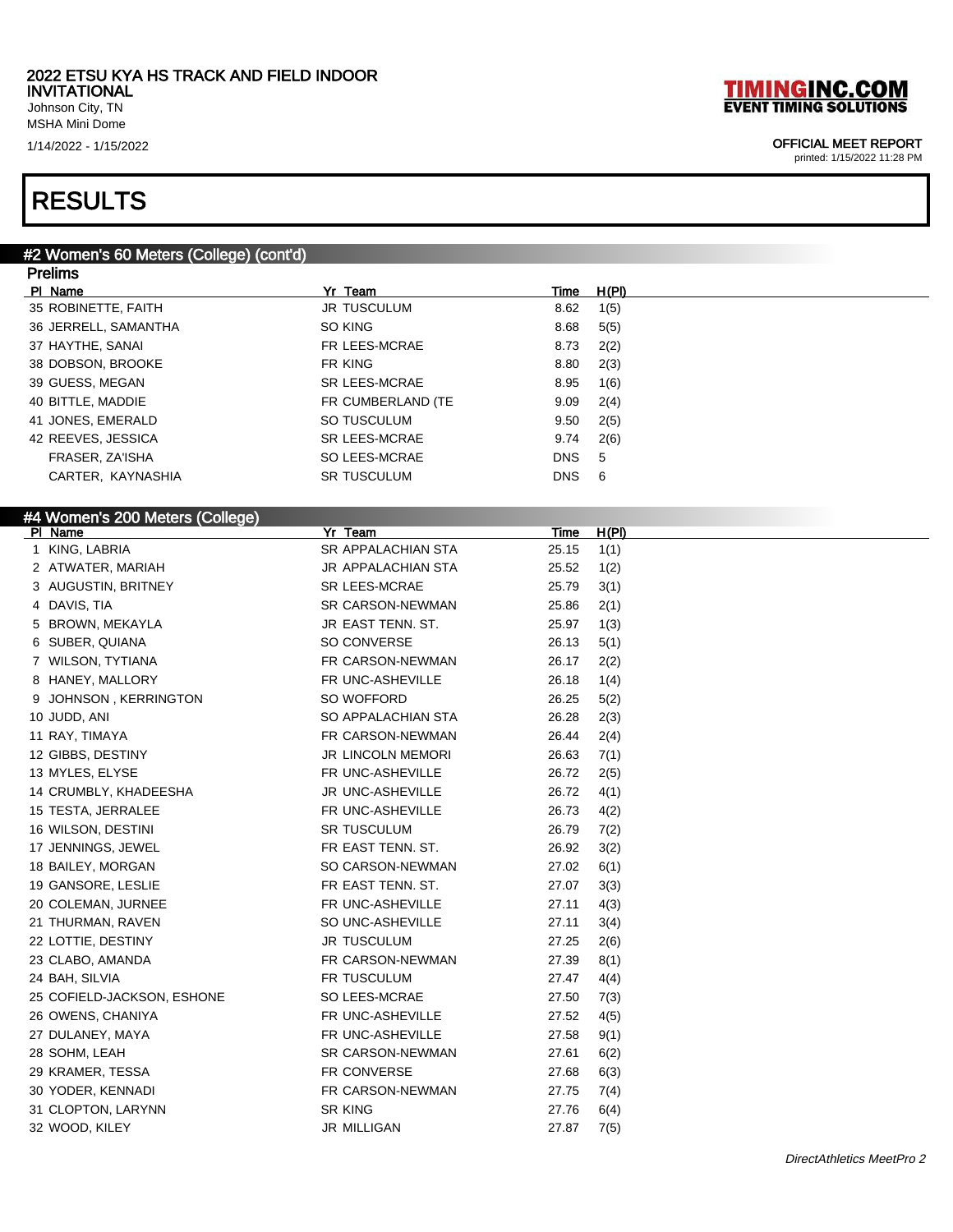Johnson City, TN MSHA Mini Dome

### RESULTS

### #4 Women's 200 Meters (College) (cont'd) Puring Time H(PI) 33 CHRISTIAN, MEGAN SO MILLIGAN SO MILLIGAN 27.92 7(6) 34 ZANDER, ABBIE FR CARSON-NEWMAN 28.03 6(5) 35 CARTER, KAYNASHIA SR TUSCULUM 28.05 5(3) 36 ROBINETTE, FAITH **JR TUSCULUM** 28.52 8(2) 37 WARREN, NASHAYLA SO CONVERSE 28.53 6(6) 38 D'ALESIO, DANIELLE SO CARSON-NEWMAN 28.54 9(2) 39 NELMS, FAITH SO CARSON-NEWMAN 28.63 5(4) 40 DIAZ, MICHELLE **FR EMORY & HENRY** 29.33 8(3)

| $\overline{ }$ $\overline{ }$ $\overline{ }$ $\overline{ }$ $\overline{ }$ $\overline{ }$ $\overline{ }$ $\overline{ }$ $\overline{ }$ $\overline{ }$ $\overline{ }$ $\overline{ }$ $\overline{ }$ $\overline{ }$ $\overline{ }$ $\overline{ }$ $\overline{ }$ $\overline{ }$ $\overline{ }$ $\overline{ }$ $\overline{ }$ $\overline{ }$ $\overline{ }$ $\overline{ }$ $\overline{ }$ $\overline{ }$ $\overline{ }$ $\overline{$ |                    | --         | $\mathsf{v}(\mathsf{v})$ |
|-----------------------------------------------------------------------------------------------------------------------------------------------------------------------------------------------------------------------------------------------------------------------------------------------------------------------------------------------------------------------------------------------------------------------------------|--------------------|------------|--------------------------|
| 41 KUCHINSKI, CALLIE                                                                                                                                                                                                                                                                                                                                                                                                              | FR KING            | 29.39      | 8(4)                     |
| 42 JERRELL, SAMANTHA                                                                                                                                                                                                                                                                                                                                                                                                              | SO KING            | 29.65      | 8(5)                     |
| 43 BITTLE, MADDIE                                                                                                                                                                                                                                                                                                                                                                                                                 | FR CUMBERLAND (TE  | 29.82      | 9(3)                     |
| 44 JONES, CHLOE                                                                                                                                                                                                                                                                                                                                                                                                                   | FR EMORY & HENRY   | 30.16      | 4(6)                     |
| 45 BROWN, ASHLYNN                                                                                                                                                                                                                                                                                                                                                                                                                 | FR UNC-ASHEVILLE   | 30.28      | 9(4)                     |
| 46 BOONE, KALIAH                                                                                                                                                                                                                                                                                                                                                                                                                  | FR EMORY & HENRY   | 30.61      | 8(6)                     |
| 47 JONES, EMERALD                                                                                                                                                                                                                                                                                                                                                                                                                 | SO TUSCULUM        | 31.40      | 9(5)                     |
| SMITH, TAYLOR                                                                                                                                                                                                                                                                                                                                                                                                                     | JR APPALACHIAN STA | <b>DNS</b> | 1                        |
| COBY, EBONI                                                                                                                                                                                                                                                                                                                                                                                                                       | UNA-COLLEGE        | <b>DNS</b> | $\mathbf 1$              |
| BLAKE, TYA                                                                                                                                                                                                                                                                                                                                                                                                                        | FR EAST TENN, ST.  | <b>DNS</b> | 3                        |
| DAY. I'KERIAH                                                                                                                                                                                                                                                                                                                                                                                                                     | <b>SR TUSCULUM</b> | <b>DNS</b> | 3                        |
| PASSAMONTE, CHRISTINA                                                                                                                                                                                                                                                                                                                                                                                                             | SO KING            | DNS.       | 5                        |
| ADDERLEY, ALIYAH                                                                                                                                                                                                                                                                                                                                                                                                                  | <b>JR TUSCULUM</b> | <b>DNS</b> | 5                        |
| NDUNE, JEMIMAH                                                                                                                                                                                                                                                                                                                                                                                                                    | <b>JR MILLIGAN</b> | <b>DNS</b> | 9                        |

### #6 Women's 400 Meters (College)

| $\frac{1}{2}$<br>PI Name   | Yr Team                     | Time    | H(PI) |
|----------------------------|-----------------------------|---------|-------|
| 1 JEFFERSON, JASMINE       | FR WOFFORD                  | 58.54   | 1(1)  |
| 2 BURKHART, HANNAH         | SO EAST TENN. ST.           | 58.76   | 2(1)  |
| 3 WILSON, TYTIANA          | FR CARSON-NEWMAN            | 1:00.44 | 1(2)  |
| 4 MYLES, ELYSE             | FR UNC-ASHEVILLE            | 1:01.38 | 2(2)  |
| 5 THURMAN, RAVEN           | SO UNC-ASHEVILLE            | 1:01.67 | 1(3)  |
| 6 HANEY, MALLORY           | FR UNC-ASHEVILLE            | 1:01.92 | 1(4)  |
| 7 WOOD, KILEY              | JR MILLIGAN                 | 1:02.32 | 2(3)  |
| 8 CUTLER, DAHLIA           | SO WOFFORD                  | 1:02.36 | 1(5)  |
| 9 GIBBS, DESTINY           | JR LINCOLN MEMORI           | 1:02.41 | 2(4)  |
| 10 AUGUSTIN, BRITNEY       | <b>SR LEES-MCRAE</b>        | 1:02.64 | 1(6)  |
| 11 ZANDER, ABBIE           | FR CARSON-NEWMAN            | 1:02.81 | 2(5)  |
| 12 CHRISTIAN, MEGAN        | SO MILLIGAN                 | 1:02.97 | 3(1)  |
| 13 CLABO, AMANDA           | FR CARSON-NEWMAN            | 1:03.52 | 3(2)  |
| 14 VAN DER LINDE, MARGA    | FR WOFFORD                  | 1:03.66 | 3(3)  |
| 15 CRUMBLY, KHADEESHA      | JR UNC-ASHEVILLE            | 1:03.84 | 2(6)  |
| 16 DJOKIC, LIDIJA          | FR LINCOLN MEMORI           | 1:04.18 | 3(4)  |
| 17 ANDERSON, SABRINA       | SO CUMBERLAND (TE           | 1:04.76 | 4(1)  |
| 18 D'ALESIO, DANIELLE      | SO CARSON-NEWMAN            | 1:06.80 | 4(2)  |
| 19 DOBSON, EMMALEE         | FR CONVERSE                 | 1:07.51 | 5(1)  |
| 20 COFIELD-JACKSON, ESHONE | SO LEES-MCRAE               | 1:08.20 | 4(3)  |
| 21 DIAZ, MICHELLE          | <b>FR EMORY &amp; HENRY</b> | 1:08.97 | 3(5)  |



### 1/14/2022 - 1/15/2022 OFFICIAL MEET REPORT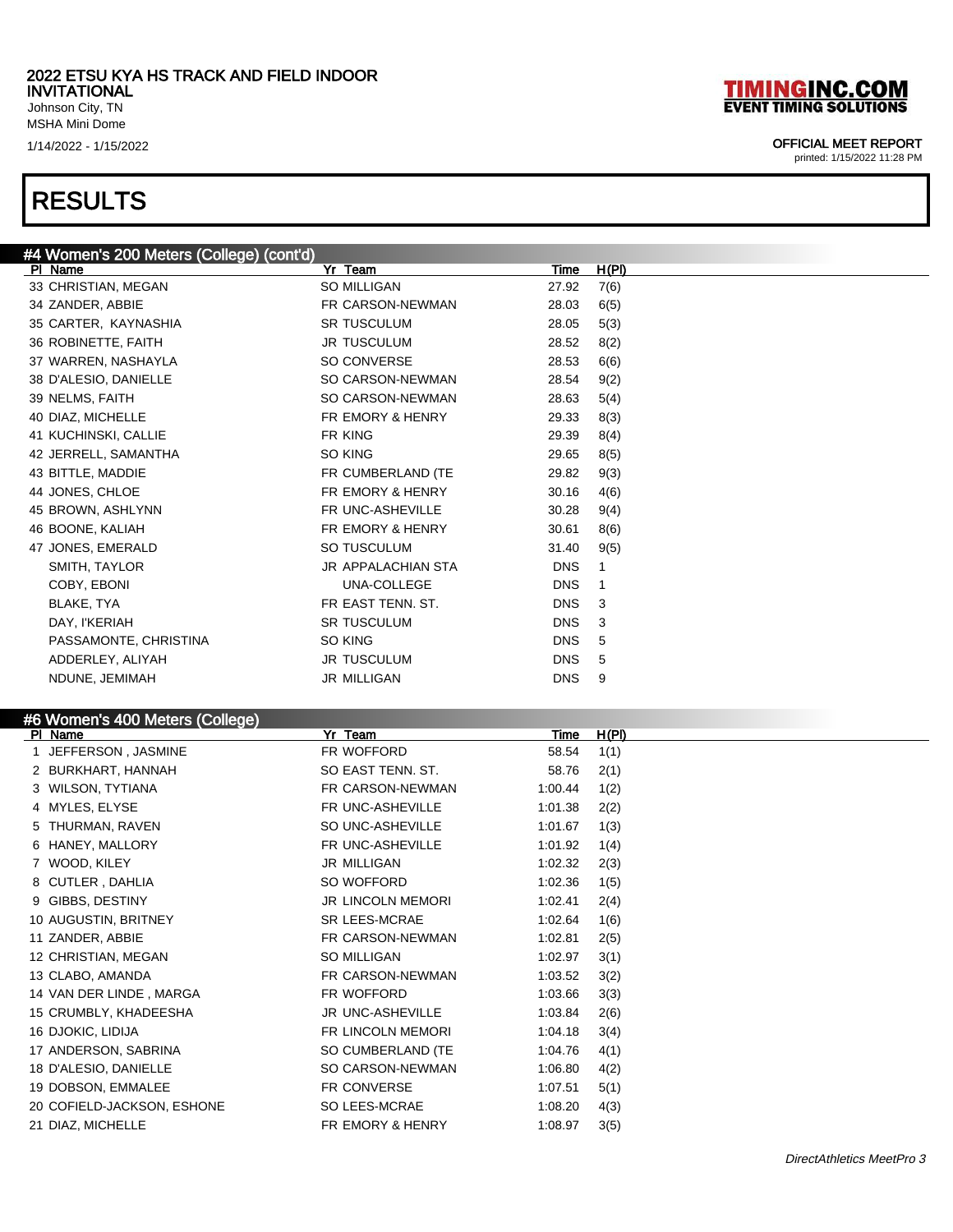Johnson City, TN MSHA Mini Dome

## RESULTS

# **TIMINGINC.COM**<br>EVENT TIMING SOLUTIONS

### 1/14/2022 - 1/15/2022 OFFICIAL MEET REPORT

| #6 Women's 400 Meters (College) (cont'd) |                           |             |              |
|------------------------------------------|---------------------------|-------------|--------------|
| PI Name                                  | Yr Team                   | Time        | H(PI)        |
| 22 CECIL, SARAH                          | SO ALICE LLOYD            | 1:10.76     | 5(2)         |
| 23 JONES, CHLOE                          | FR EMORY & HENRY          | 1:12.52     | 3(6)         |
| <b>BOONE, KALIAH</b>                     | FR EMORY & HENRY          | <b>DNF</b>  | 4            |
| SERVAIS, HAILEE                          | FR CUMBERLAND (TE         | <b>DNS</b>  | 5            |
|                                          |                           |             |              |
| #8 Women's 800 Meters (College)          |                           |             |              |
| PI Name                                  | Yr Team                   | <b>Time</b> | H(PI)        |
| 1 ALLEN, GRACIE                          | <b>SO MILLIGAN</b>        | 2:21.70     | 1(1)         |
| 2 NEUBERT, KATY                          | <b>JR KING</b>            | 2:23.91     | 1(2)         |
| 3 RIDGEWAY, MARY CLAIRE                  | FR WOFFORD                | 2:26.15     | 1(3)         |
| 4 ORBAN, AMANDA                          | FR UNC-ASHEVILLE          | 2:28.55     | 2(1)         |
| 5 MASTIN, INDIA                          | FR CUMBERLAND (TE         | 2:28.58     | 2(2)         |
| 6 COOPER, LINDSAY                        | SO EAST TENN. ST.         | 2:28.72     | 1(4)         |
| 7 GRIFFITH, BRITNEY                      | JR EAST TENN. ST.         | 2:29.16     | 1(5)         |
| 8 MATHIS, GRACE                          | <b>JR LINCOLN MEMORI</b>  | 2:31.15     | 2(3)         |
| 9 GILBERT, CHLOE                         | FR WOFFORD                | 2:31.19     | 2(4)         |
| 10 KEENE, KIMBER                         | FR WOFFORD                | 2:32.28     | 2(5)         |
| 11 HODGE, REGAN                          | FR APPALACHIAN STA        | 2:33.01     | 1(6)         |
| 12 MCVAY, COREY                          | SO UNC-ASHEVILLE          | 2:33.99     | 2(6)         |
| 13 SLAUGHTER, KAELYN                     | SO MILLIGAN               | 2:34.62     | 2(7)         |
| 14 JEROP, SHARON                         | FR CUMBERLAND (TE         | 2:35.63     | 2(8)         |
| 15 MASON, CLAIRE                         | <b>JR APPALACHIAN STA</b> | 2:37.21     | 1(7)         |
| 16 TABOR, LAUREN                         | FR CARSON-NEWMAN          | 2:38.75     | 1(8)         |
| 17 BRITT, HOPE                           | FR CUMBERLAND (TE         | 2:40.57     | 2(9)         |
| 18 JOHNSON, KENNEDI                      | JR EAST TENN. ST.         | 2:43.98     | 3(1)         |
| 19 SPADAFORA, MARA                       | FR WOFFORD                | 2:44.49     | 3(2)         |
| 20 MOORE, SUZANN                         | FR ALICE LLOYD            | 2:47.19     | 3(3)         |
| 21 WRIGHT, JACLYN                        | SO EAST TENN. ST.         | 2:47.78     | 3(4)         |
| 22 LAWRENCE, MCKENZIE                    | JR LEES-MCRAE             | 2:51.50     | 3(5)         |
| 23 DOBSON, EMMALEE                       | FR CONVERSE               | 2:53.30     | 3(6)         |
| 24 KING, ABBEY                           | FR EAST TENN. ST.         | 2:55.52     | 3(7)         |
| 25 HINTON, NYA                           | FR EAST TENN. ST.         | 3:03.50     | 3(8)         |
| 26 YARID, KARLI                          | FR CARSON-NEWMAN          | 3:04.42     | 2(10)        |
| 27 JENNINGS, ANTWONIKE                   | FR EAST TENN. ST.         | 3:08.93     | 3(9)         |
| 28 WENK, SAVANNAH                        | FR LEES-MCRAE             | 3:09.96     | 3(10)        |
| NKADI, AVA                               | JR UNC-ASHEVILLE          | <b>DNF</b>  | $\mathbf{1}$ |
|                                          |                           |             |              |

| #10 Women's 1 Mile Run (College) |                    |         |       |  |  |
|----------------------------------|--------------------|---------|-------|--|--|
| PI Name                          | Yr Team            | Time    | H(PI) |  |  |
| 1 STALLWORTH, LINDSEY            | SR EAST TENN, ST.  | 5:02.15 | 1(1)  |  |  |
| 2 DOMINY, CAITLIN                | <b>JR MILLIGAN</b> | 5:11.72 | 2(1)  |  |  |
| 3 ALLEN, GRACIE                  | SO MILLIGAN        | 5:16.61 | 1(2)  |  |  |
| 4 SVOBODA, ALEXIS                | FR APPALACHIAN STA | 5:17.31 | 1(3)  |  |  |
| 5 SCHWARZ, GENEVIEVE             | JR EAST TENN, ST.  | 5:17.90 | 1(4)  |  |  |
| 6 RIDGEWAY, MARY CLAIRE          | FR WOFFORD         | 5:19.65 | 1(5)  |  |  |
| 7 KARSTEN, JULIA                 | SO EAST TENN, ST.  | 5:25.71 | 1(6)  |  |  |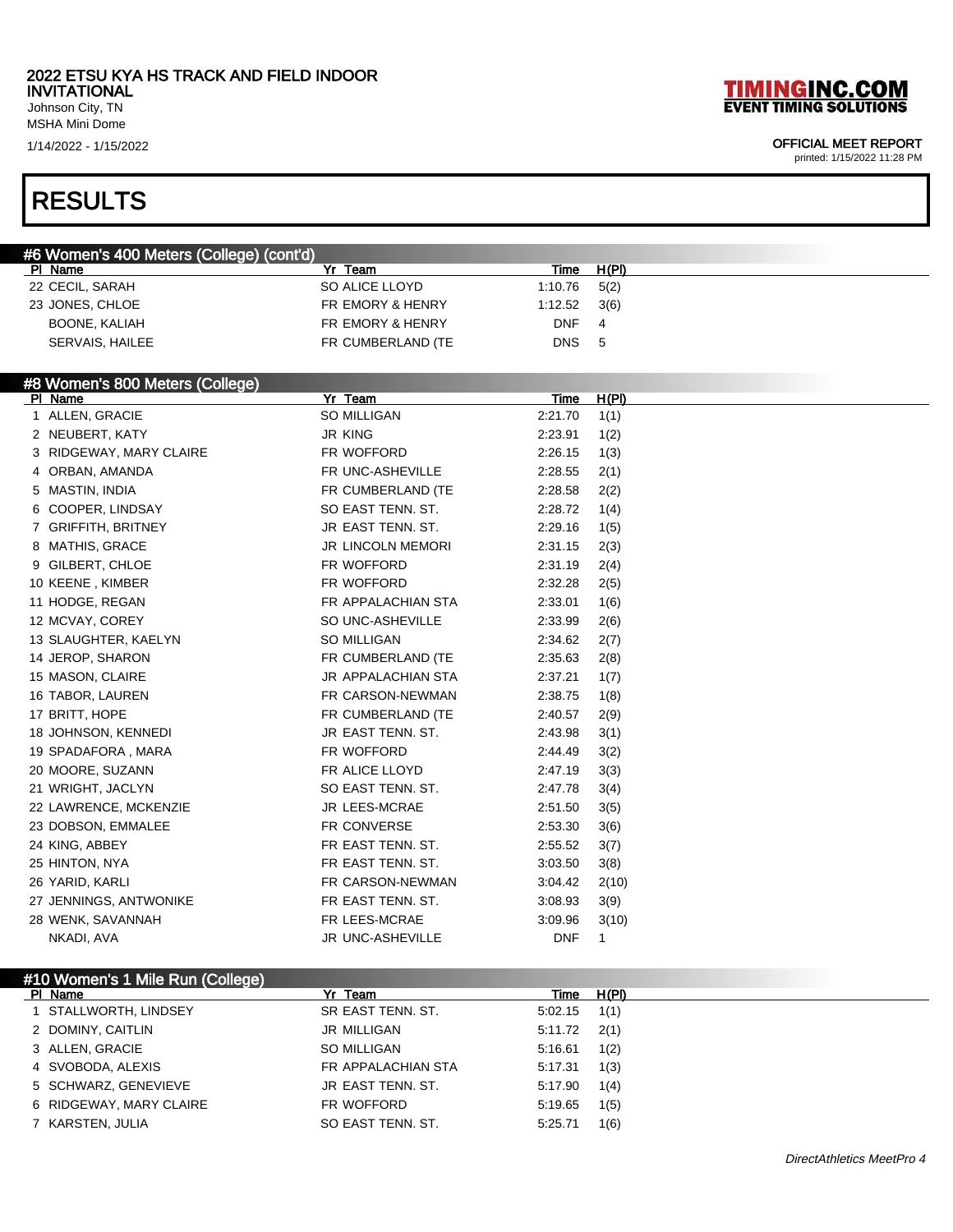Johnson City, TN MSHA Mini Dome

### RESULTS

# **TIMINGINC.COM**<br>EVENT TIMING SOLUTIONS

### 1/14/2022 - 1/15/2022 OFFICIAL MEET REPORT

| #10 Women's 1 Mile Run (College) (cont'd) |                    |             |       |
|-------------------------------------------|--------------------|-------------|-------|
| PI Name                                   | Yr Team            | <u>Time</u> | H(PI) |
| 8 HOWARD, REBEKAH                         | SO EAST TENN. ST.  | 5:29.14     | 1(7)  |
| 9 WADE, CHLOE                             | FR KING            | 5:29.94     | 1(8)  |
| 10 CROFT, KATILEE                         | FR LINCOLN MEMORI  | 5:30.83     | 2(2)  |
| 11 COPEMAN, BIANCA                        | SO APPALACHIAN STA | 5:38.25     | 2(3)  |
| 12 KORNKE, MORGAN                         | FR APPALACHIAN STA | 5:38.86     | 1(9)  |
| 13 SPRY, LAUREN                           | SO MILLIGAN        | 5:43.84     | 3(1)  |
| 14 LUGO, DANIELLE                         | JR APPALACHIAN STA | 5:46.67     | 2(4)  |
| 15 GILBERT, CHLOE                         | FR WOFFORD         | 5:47.22     | 3(2)  |
| 16 JEROP, SHARON                          | FR CUMBERLAND (TE  | 5:47.62     | 2(5)  |
| 17 MASTIN, INDIA                          | FR CUMBERLAND (TE  | 5:48.47     | 3(3)  |
| 18 ROSE, GRACE                            | FR LINCOLN MEMORI  | 5:49.26     | 3(4)  |
| 19 DIBLASI, ANGELINA                      | SO APPALACHIAN STA | 5:50.19     | 2(6)  |
| 20 SLAUGHTER, KAELYN                      | SO MILLIGAN        | 5:52.93     | 3(5)  |
| 21 MCVAY, COREY                           | SO UNC-ASHEVILLE   | 5:53.59     | 3(6)  |
| 22 GRIFFITH, NICOLE                       | FR TUSCULUM        | 5:53.88     | 3(7)  |
| 23 ORBAN, AMANDA                          | FR UNC-ASHEVILLE   | 5:56.58     | 3(8)  |
| 24 JONES, ANNA                            | FR MILLIGAN        | 5:59.52     | 2(7)  |
| 25 MCDERMOTT, ANNIE KATE                  | FR MILLIGAN        | 6:02.01     | 2(8)  |
| 26 KEITH, KIRSTEN                         | FR LINCOLN MEMORI  | 6:08.38     | 3(9)  |
| 27 VAN GOG, IMKE                          | FR CARSON-NEWMAN   | 6:10.97     |       |
| 28 BRITT, HOPE                            |                    |             | 2(9)  |
|                                           | FR CUMBERLAND (TE  | 6:16.62     | 3(10) |
| 29 BISHOP, MADELINE                       | FR EMORY & HENRY   | 6:41.74     | 3(11) |
| SNYDER, KIERA                             | SO EAST TENN. ST.  | <b>DNF</b>  | 1     |
| CODDINGTON, EMILY                         | SO TUSCULUM        | <b>DNF</b>  | 1     |
| NKADI, AVA                                | JR UNC-ASHEVILLE   | <b>DNF</b>  | 2     |
| PATTERSON, ASHLEIGH                       | FR UNC-ASHEVILLE   | <b>DNS</b>  | 2     |
|                                           |                    |             |       |
| #12 Women's 3000 Meters (College)         |                    |             |       |
| PI Name                                   | Yr Team            | <u>Time</u> | H(PI) |
| 1 DEWOLF BURTON, AVERY                    | <b>SR MILLIGAN</b> | 10:11.67    | 1(1)  |
| 2 DONOHUE, JASMINE                        | SO APPALACHIAN STA | 10:12.99    | 1(2)  |
| 3 DOMINY, CAITLIN                         | JR MILLIGAN        | 10:35.89    | 1(3)  |
| 4 TYSIAC, ASHLEY                          | SO UNC-ASHEVILLE   | 10:48.88    | 2(1)  |
| 5 EVELY, IZZY                             | SR APPALACHIAN STA | 10:53.64    | 1(4)  |
| 6 TOWLE, KIRSTIN                          | FR APPALACHIAN STA | 10:55.61    | 1(5)  |
| 7 DOYLE, ASHLEY                           | FR KING            | 10:56.81    | 1(6)  |
| 8 KANE, KARSYN                            | FR APPALACHIAN STA | 11:00.54    | 1(7)  |
| 9 CHRISTY, MADISON                        | JR APPALACHIAN STA | 11:00.98    | 1(8)  |
| 10 BETZER, DEANNA                         | JR LEES-MCRAE      | 11:05.98    | 2(2)  |
| 11 ORTIZ, JAVIERA                         | <b>SR TUSCULUM</b> | 11:14.09    | 1(9)  |
| 12 BURNS, ALI                             | JR MILLIGAN        | 11:15.58    | 1(10) |
| 13 ESPARZA, ALISON                        | SR APPALACHIAN STA | 11:15.72    | 1(11) |
| 14 FARRIS, LANA                           | FR APPALACHIAN STA | 11:21.59    | 1(12) |
| 15 NICHOLS, MADELINE                      | JR UNC-ASHEVILLE   | 11:26.55    | 2(3)  |
| 16 MCNALLY, CELINE                        | FR TUSCULUM        | 11:27.78    | 1(13) |
| 17 SPRY, LAUREN                           | SO MILLIGAN        | 11:36.31    | 2(4)  |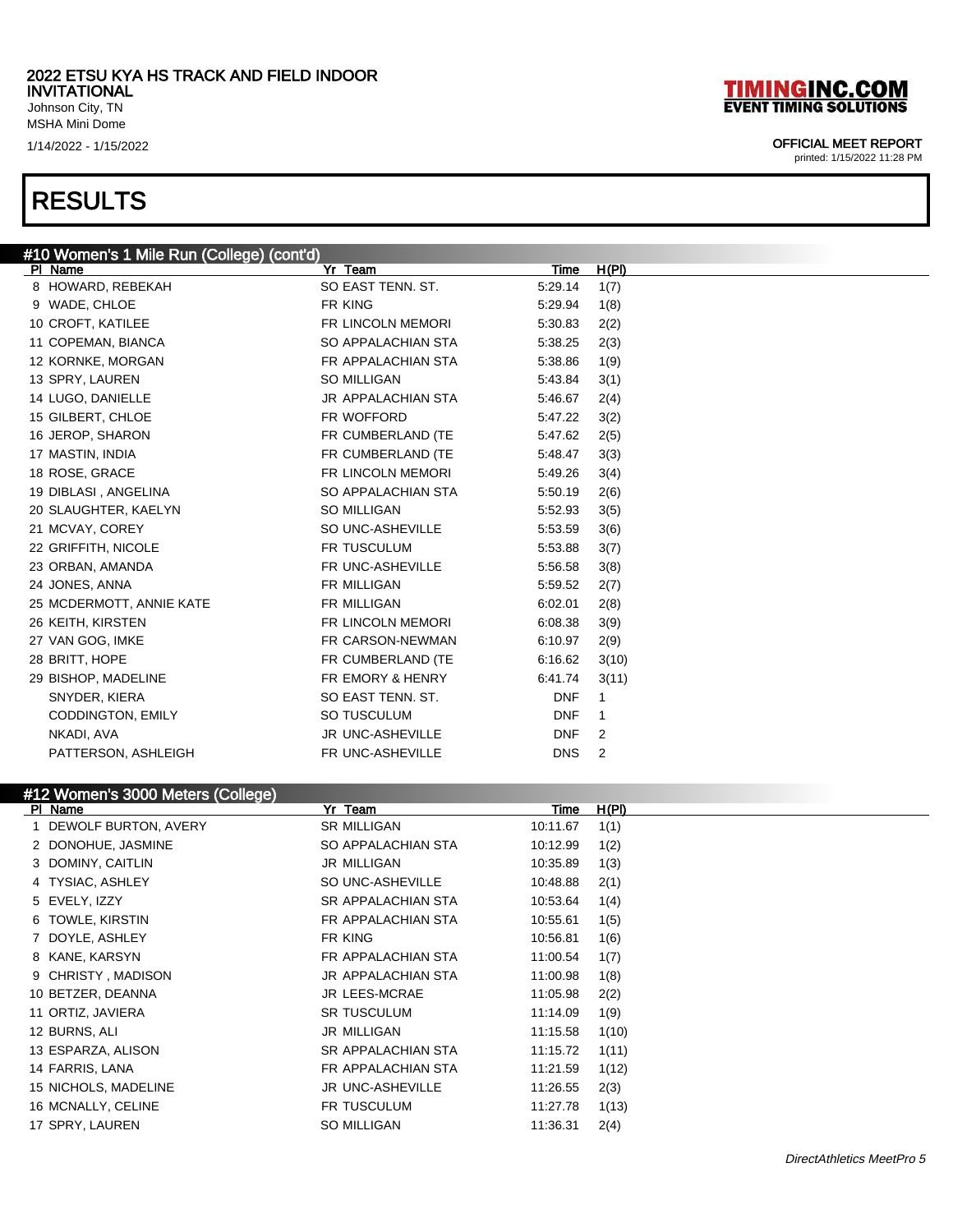Johnson City, TN MSHA Mini Dome

### RESULTS

### #12 Women's 3000 Meters (College) (cont'd)

| PI Name                  | Yr Team                     | Time       | H(PI)                      |
|--------------------------|-----------------------------|------------|----------------------------|
| 18 FELLERS, NATALIE      | FR MILLIGAN                 | 11:45.40   | 2(5)                       |
| 19 PETROVA, ALEKSANDRA   | JR CUMBERLAND (TE           | 11:51.79   | 2(6)                       |
| 20 RIVERA, DANIELA       | FR CUMBERLAND (TE           | 11:57.21   | 2(7)                       |
| 21 FANNING, OLIVIA       | <b>JR CARSON-NEWMAN</b>     | 12:46.58   | 2(8)                       |
| 22 MICHELANGELO, CAITLIN | <b>FR CONVERSE</b>          | 13:00.68   | 2(9)                       |
| 23 BISHOP, MADELINE      | <b>FR EMORY &amp; HENRY</b> | 13:09.22   | 2(10)                      |
| 24 ARCE, JESSIE          | <b>FR CONVERSE</b>          | 13:26.32   | 2(11)                      |
| 25 RATLIFF, KAITLYNN     | FR ALICE LLOYD              | 13:40.45   | 2(12)                      |
| <b>KRONE, ELISE</b>      | SO CUMBERLAND (TE           | <b>DNS</b> | $\overline{\phantom{0}}^2$ |
| LEE. ABBY                | <b>SR APPALACHIAN STA</b>   | <b>DNS</b> | $\overline{\phantom{0}}^2$ |
|                          |                             |            |                            |

### #14 Women's 5000 Meters (College)

| PI Name                | Yr Team                   | Time       |  |
|------------------------|---------------------------|------------|--|
| 1 WALSH, MACKI         | <b>SR APPALACHIAN STA</b> | 17:59.62   |  |
| 2 FOSTER, BROOKE       | <b>SO LINCOLN MEMORI</b>  | 18:15.38   |  |
| 3 MAYNARD, LINNEA      | FR APPALACHIAN STA        | 18:26.23   |  |
| 4 ROACH, RILEY         | FR APPALACHIAN STA        | 18:28.09   |  |
| 5 BETZER, DEANNA       | <b>JR LEES-MCRAE</b>      | 18:49.58   |  |
| 6 WIJKMANS, ELKE       | FR LINCOLN MEMORI         | 18:50.10   |  |
| 7 LORREY, AMELIA       | <b>SR LINCOLN MEMORI</b>  | 18:55.98   |  |
| 8 SMOCK, KATIE         | FR CARSON-NEWMAN          | 19:19.87   |  |
| 9 BREAULT, CATHERNE    | FR APPALACHIAN STA        | 19:37.95   |  |
| 10 KRONE, ELISE        | SO CUMBERLAND (TE         | 19:40.02   |  |
| 11 GRANBERG, ABBY      | FR APPALACHIAN STA        | 19:48.69   |  |
| 12 SOSA, ASHLEY        | <b>FR CONVERSE</b>        | 19:55.64   |  |
| 13 PETROVA, ALEKSANDRA | JR CUMBERLAND (TE         | 20:34.06   |  |
| 14 STREALY, GILLIAN    | FR LINCOLN MEMORI         | 20:40.70   |  |
| 15 RIVERA, DANIELA     | FR CUMBERLAND (TE         | 20:41.57   |  |
| 16 HOLMES, KILEY       | <b>JR LINCOLN MEMORI</b>  | 21:50.65   |  |
| <b>HOUSTON, TAYLOR</b> | <b>SR APPALACHIAN STA</b> | <b>DNF</b> |  |

#### #16 Women's 60m Hurdles (College) Finals

| טואווי                |                          |                   |       |  |  |
|-----------------------|--------------------------|-------------------|-------|--|--|
| PI Name               | Yr Team                  | Time              | H(PI) |  |  |
| 1 JOHNSON KERRINGTON  | SO WOFFORD               | 8.66              | 2(1)  |  |  |
| 2 LINARES, NETANYA    | SO WOFFORD               | 8.96              | 2(2)  |  |  |
| 3 JOHNSON, KENNEDI    | JR EAST TENN, ST.        | 9.03              | 1(1)  |  |  |
| 4 STUBBS, KENISHA     | <b>SR TUSCULUM</b>       | 9.24              | 2(3)  |  |  |
| 5 SELLS, MICAH        | <b>SO LINCOLN MEMORI</b> | 9.38              | 1(2)  |  |  |
| 6 CLOSE, ELIZABETH    | <b>SO LINCOLN MEMORI</b> | 9.68              | 1(3)  |  |  |
| 7 JENNINGS, ANTWONIKE | FR EAST TENN, ST.        | 9.71              | 2(4)  |  |  |
| COLEMAN, JURNEE       | FR UNC-ASHEVILLE         | <b>DNS</b>        |       |  |  |
| <b>Prelims</b>        |                          |                   |       |  |  |
| PI Name               | Yr Team                  | Time              | H(PI) |  |  |
| JOHNSON, KERRINGTON   | SO WOFFORD               | 8.70 <sub>g</sub> | 1(1)  |  |  |



### 1/14/2022 - 1/15/2022 OFFICIAL MEET REPORT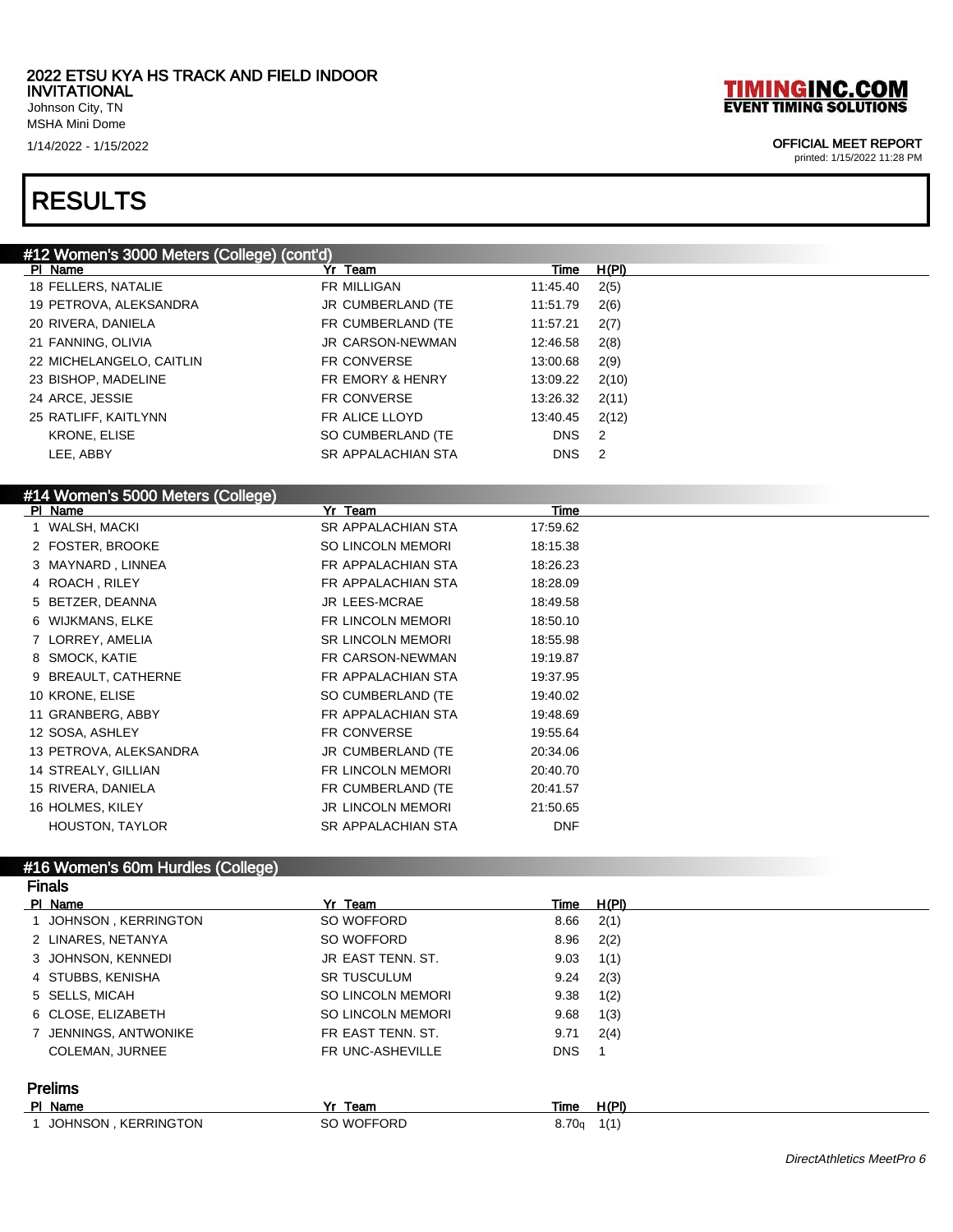Johnson City, TN MSHA Mini Dome

### RESULTS

#### #16 Women's 60m Hurdles (College) (cont'd) **Dralims**

| гісшір                 |                          |                    |       |
|------------------------|--------------------------|--------------------|-------|
| PI Name                | Yr Team                  | <b>Time</b>        | H(PI) |
| 2 LINARES, NETANYA     | SO WOFFORD               | 9.07 <sub>q</sub>  | 1(2)  |
| 3 JOHNSON, KENNEDI     | JR EAST TENN. ST.        | 9.09q              | 1(3)  |
| 4 COLEMAN, JURNEE      | FR UNC-ASHEVILLE         | $9.17q \quad 1(4)$ |       |
| 5 STUBBS, KENISHA      | <b>SR TUSCULUM</b>       | 9.24 $q$ 2(1)      |       |
| 6 SELLS, MICAH         | <b>SO LINCOLN MEMORI</b> | $9.37q$ 2(2)       |       |
| 7 JENNINGS, ANTWONIKE  | FR EAST TENN, ST.        | $9.48q$ 3(1)       |       |
| 8 CLOSE, ELIZABETH     | <b>SO LINCOLN MEMORI</b> | $9.57q$ 2(3)       |       |
| 9 VAN DER LINDE, MARGA | FR WOFFORD               | 9.62               | 2(4)  |
| 10 DULANEY, MAYA       | FR UNC-ASHEVILLE         | 9.63               | 2(5)  |
| 11 GRIFFITH, BRITNEY   | JR EAST TENN, ST.        | 10.34              | 3(2)  |
| 12 CECIL, SARAH        | SO ALICE LLOYD           | 10.61              | 3(3)  |
| 13 WRIGHT, JACLYN      | SO EAST TENN, ST.        | 10.61              | 3(4)  |
| 14 KING, ABBEY         | FR EAST TENN, ST.        | 10.65              | 2(6)  |
| 15 HINTON, NYA         | FR EAST TENN, ST.        | 10.88              | 3(5)  |
| 16 BROWN, ASHLYNN      | FR UNC-ASHEVILLE         | 11.16              | 3(6)  |
| 17 BELTON, DAEJA       | <b>SR CONVERSE</b>       | 17.65              | 1(5)  |
| GUTHRIE, JACIYA        | SO EAST TENN, ST.        | <b>DNS</b>         |       |
|                        |                          |                    |       |

### #18 Women's 4 x 400m Relay (College)

| PI Team<br>H(PI)<br>Time                |  |
|-----------------------------------------|--|
| 2(1)<br>LINCOLN MEMORIAL (A)<br>4:09.24 |  |
| 2 EAST TENN. ST. (A)<br>2(2)<br>4:16.71 |  |
| 3 CARSON-NEWMAN (A)<br>1(1)<br>4:21.05  |  |
| 1(2)<br>4:26.15<br>4 TUSCULUM (A)       |  |
| <b>DNF</b><br>APPALACHIAN STATE (A)     |  |
| <b>DNS</b><br>CUMBERLAND (TENN.) (A)    |  |
| <b>DNS</b><br>TUSCULUM (B)<br>-2        |  |

| Time     |  |
|----------|--|
| 9:51.74  |  |
| 9:55.58  |  |
| 10:48.04 |  |
| 11:04.50 |  |
|          |  |

### #22 Women's High Jump (College)

| PI Name              | Yr Team                 | <b>Mark</b>       |  |
|----------------------|-------------------------|-------------------|--|
| WRIGHT, JACLYN       | SO EAST TENN, ST.       | 1.60m             |  |
| 2 CARSON, KAYLA      | SR APPALACHIAN STA      | 1.60m             |  |
| 3 KING, ABBEY        | FR EAST TENN, ST.       | 1.50 <sub>m</sub> |  |
| 4 STANTON, MORGAN    | FR CARSON-NEWMAN        | 1.50m             |  |
| 5 PINCKNEY, JANYIA   | FR CONVERSE             | 1.45m             |  |
| 6 GRIFFITH, BRITNEY  | JR EAST TENN, ST.       | 1.40 <sub>m</sub> |  |
| 7 JOHNSON, KENNEDI   | JR EAST TENN, ST.       | 1.35m             |  |
| SCHUMACHER, NATHALIE | <b>JR CARSON-NEWMAN</b> | <b>NH</b>         |  |

### 1/14/2022 - 1/15/2022 OFFICIAL MEET REPORT

**TIMINGINC.COM**<br>EVENT TIMING SOLUTIONS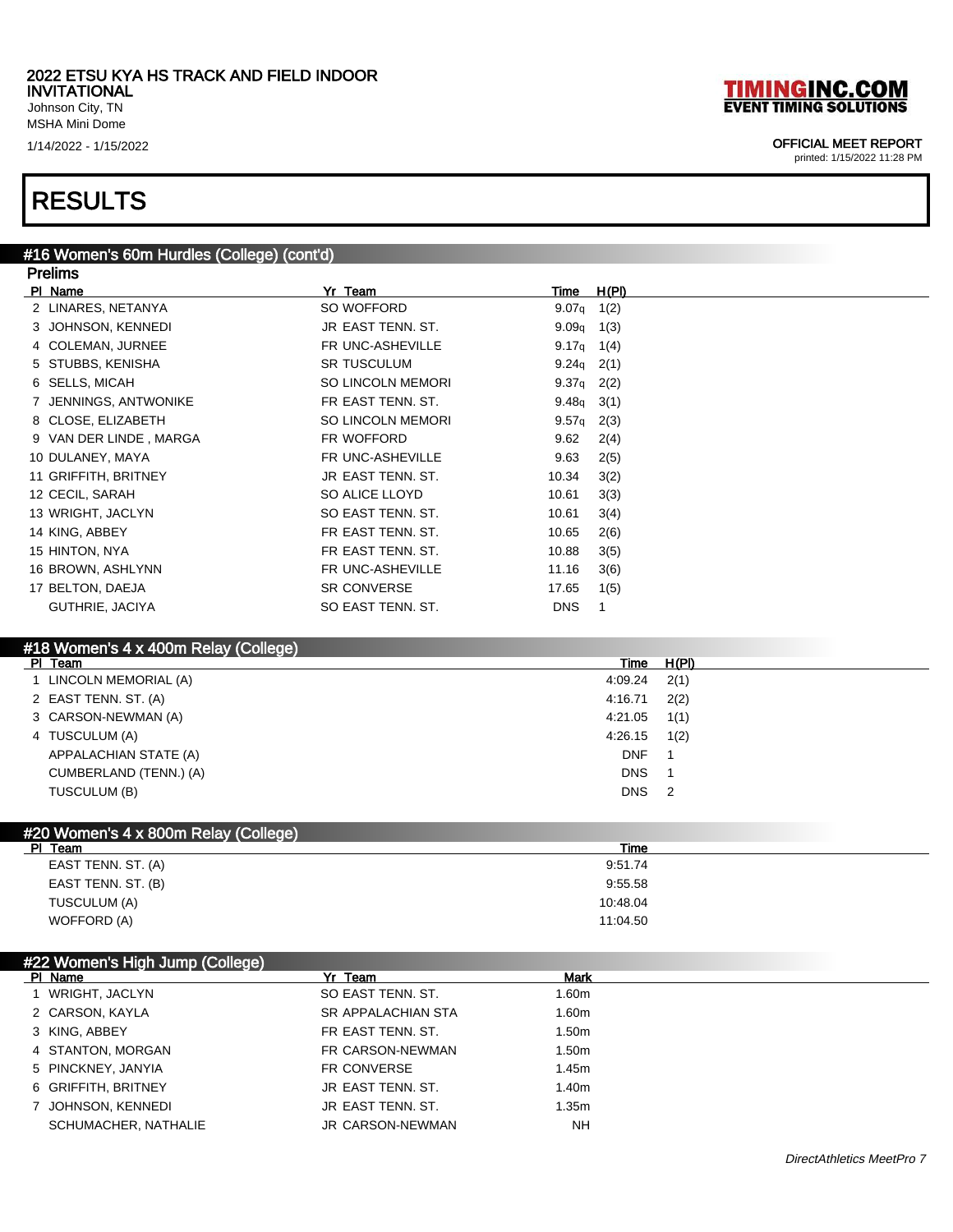Johnson City, TN MSHA Mini Dome

### RESULTS

| #22 Women's High Jump (College) (cont'd)<br>PI Name | Team              | Mark      |  |
|-----------------------------------------------------|-------------------|-----------|--|
| TESTA, JERRALEE                                     | FR UNC-ASHEVILLE  | <b>NH</b> |  |
| JENNINGS, ANTWONIKE                                 | FR EAST TENN, ST. | <b>NH</b> |  |
| HINTON, NYA                                         | FR EAST TENN, ST. | NΗ        |  |

### #24 Women's Pole Vault (College)

| PI Name                 | Yr Team                   | Mark              |
|-------------------------|---------------------------|-------------------|
| 1 ROMERO-BARBA, DIANA   | FR EAST TENN, ST.         | 3.50m             |
| 2 MEINERT, CASEY        | <b>SR APPALACHIAN STA</b> | 3.50m             |
| 3 LINARES, NETANYA      | SO WOFFORD                | 3.20 <sub>m</sub> |
| 4 ARCHULETTA, ANSLEY    | FR EAST TENN, ST.         | 3.00 <sub>m</sub> |
| 4 OWENS, ABBY           | SO CARSON-NEWMAN          | 3.00 <sub>m</sub> |
| 6 CUTSHALL, CAITLIN     | SO EAST TENN, ST.         | 2.90m             |
| <b>BOGERT, DAPHNE</b>   | FR UNC-ASHEVILLE          | NH.               |
| <b>CURTIN, SILVANNA</b> | <b>SR APPALACHIAN STA</b> | <b>NH</b>         |
| MAGILL, NATAL           | <b>HOLLIS VAULT OF</b>    | <b>NH</b>         |
| AGEE, CELIA             | JR APPALACHIAN STA        | NH.               |
| <b>BAKER, MARLEE</b>    | SO CARSON-NEWMAN          | <b>NH</b>         |
| GUESS, MEGAN            | <b>SR LEES-MCRAE</b>      | <b>NH</b>         |
| CANTRELL, MADISON       | <b>SR LEES-MCRAE</b>      | <b>NH</b>         |

### #26 Women's Long Jump (College)

| PI Name                   | Yr<br>Team                | Mark F(PI)      |
|---------------------------|---------------------------|-----------------|
| SMITH, TAYLOR             | <b>JR APPALACHIAN STA</b> | 5.89m<br>2(1)   |
| 2 PRIETO, CLAUDIA         | <b>JR UNC-ASHEVILLE</b>   | 5.82m<br>2(2)   |
| <b>BRANCH, JADA</b><br>3. | <b>JR APPALACHIAN STA</b> | 5.59m<br>2(3)   |
| JORGENSEN, RYLEE          | SO WOFFORD                | 5.45m<br>2(4)   |
| MACK, ALANA<br>5          | JR CUMBERLAND (TE         | 5.44m<br>2(5)   |
| MCCARTY, SYDNEY           | FR CARSON-NEWMAN          | 5.32m<br>2(6)   |
| <b>WILSON, DESTINI</b>    | <b>SR TUSCULUM</b>        | 5.30m<br>2(7)   |
| 8 HADDOCK, NEVAEH         | SO APPALACHIAN STA        | 5.14m<br>2(8)   |
| 9 RHUDY, MOLLY            | SO EAST TENN, ST.         | 5.10m<br>2(9)   |
| 10 NELSON, SUSAN          | SO CARSON-NEWMAN          | 5.00m<br>2(10)  |
| 11 HANEY, MALLORY         | FR UNC-ASHEVILLE          | 4.98m<br>1(1)   |
| 12 NDUNE, JEMIMAH         | <b>JR MILLIGAN</b>        | 4.96m<br>1(2)   |
| 13 TESTA, JERRALEE        | FR UNC-ASHEVILLE          | 4.94m<br>1(3)   |
| 14 JOHNSON, KENNEDI       | JR EAST TENN, ST.         | 4.92m<br>1(4)   |
| 15 GRIFFITH, BRITNEY      | JR EAST TENN, ST.         | 4.88m<br>1(5)   |
| 16 WRIGHT, JACLYN         | SO EAST TENN, ST.         | 4.81m<br>1(6)   |
| 17 JENNINGS, ANTWONIKE    | FR EAST TENN, ST.         | 4.79m<br>1(7)   |
| 18 POSEY, JAZMINE         | FR APPALACHIAN STA        | 4.75m<br>1(8)   |
| 19 CLOPTON, LARYNN        | <b>SR KING</b>            | 4.64m<br>1(9)   |
| 20 JERRELL, SAMANTHA      | SO KING                   | 4.53m<br>1(10)  |
| 21 HINTON, NYA            | FR EAST TENN, ST.         | 4.35m<br>1(11)  |
| 22 BROWN, ASHLYNN         | FR UNC-ASHEVILLE          | $4.25m$ $1(12)$ |
| <b>COLEMAN, JURNEE</b>    | FR UNC-ASHEVILLE          | NM 1            |
| OWENS, CHANIYA            | FR UNC-ASHEVILLE          | NM 1            |
|                           |                           |                 |

**TIMINGINC.COM**<br>EVENT TIMING SOLUTIONS

### 1/14/2022 - 1/15/2022 OFFICIAL MEET REPORT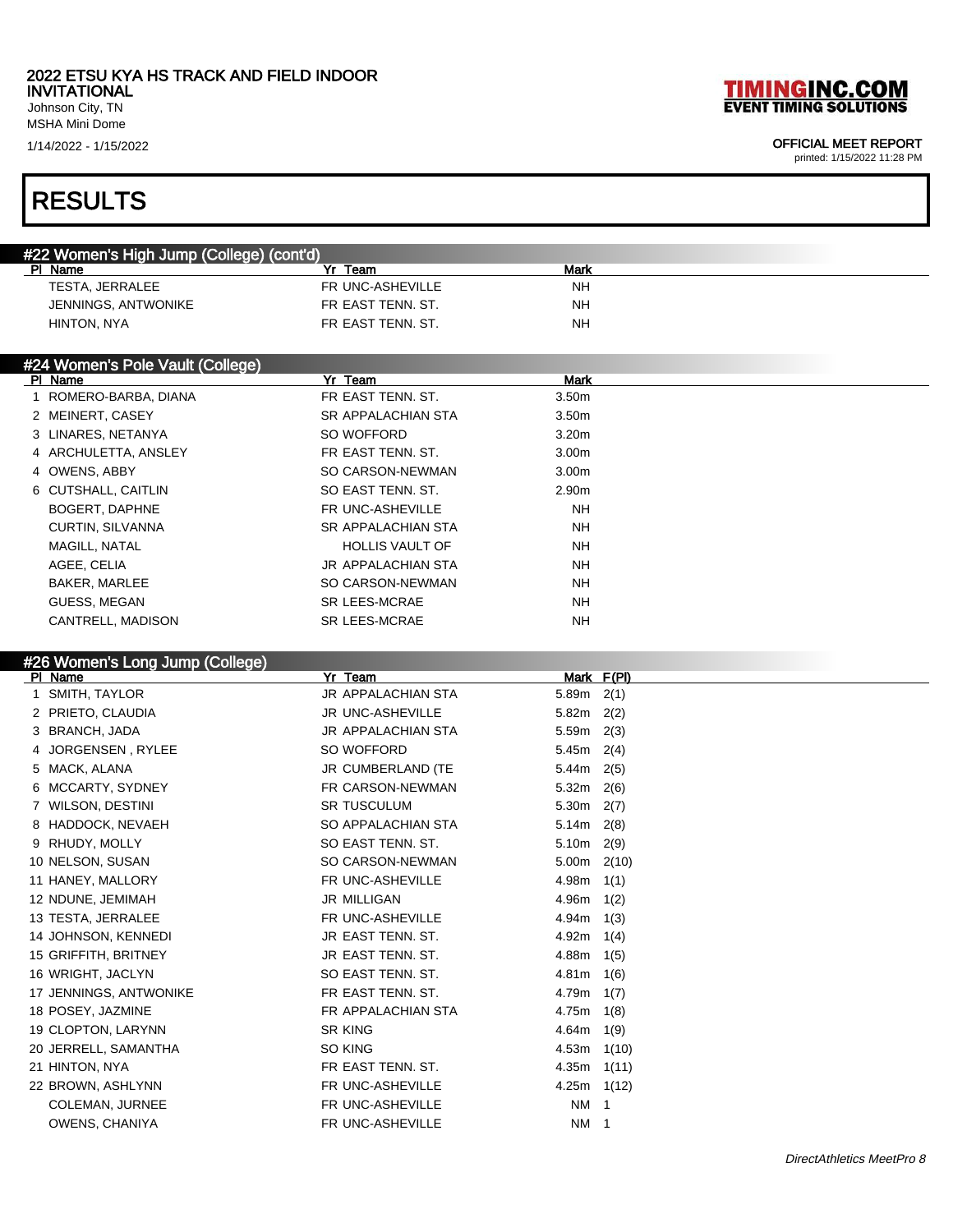Johnson City, TN MSHA Mini Dome

### RESULTS

### #26 Women's Long Jump (College) (cont'd)

| PI Name                | Yr Team            |                 | Mark F(PI) |
|------------------------|--------------------|-----------------|------------|
| MATTISON, JADE         | FR CARSON-NEWMAN   | <b>NM</b>       |            |
| KING, ABBEY            | FR EAST TENN, ST.  | NM 1            |            |
| FRASER, ZA'ISHA        | SO LEES-MCRAE      | NM <sub>2</sub> |            |
| BLAKE. TYA             | FR EAST TENN, ST.  | NM <sub>2</sub> |            |
| OKODUWA, ESEOSE        | FR CONVERSE        | NM 2            |            |
| HUNT, SERENITY         | <b>SR CONVERSE</b> | NM 2            |            |
| <b>BURRIS, HASSANI</b> | SR APPALACHIAN STA | NM 2            |            |

### #28 Women's Triple Jump (College)

|                        | Yr Team                   | <b>Mark</b>        |  |
|------------------------|---------------------------|--------------------|--|
| BRANCH, JADA           | <b>JR APPALACHIAN STA</b> | 12.29m             |  |
| 2 BURRIS, HASSANI      | <b>SR APPALACHIAN STA</b> | 11.64m             |  |
| 3 HADDOCK, NEVAEH      | SO APPALACHIAN STA        | 10.96m             |  |
| 4 WHITESIDE, MACKENZIE | FR CONVERSE               | 10.67m             |  |
| 5 CLOPTON, LARYNN      | SR KING                   | 10.61 <sub>m</sub> |  |
| 6 POSEY, JAZMINE       | FR APPALACHIAN STA        | 10.48m             |  |
| 7 WARREN, NASHAYLA     | SO CONVERSE               | 10.29m             |  |
| 8 JERRELL, SAMANTHA    | SO KING                   | 10.10m             |  |
| 9 PINCKNEY, JANYIA     | FR CONVERSE               | 9.78m              |  |
| 10 VISSER, BROOKE      | FR CARSON-NEWMAN          | 9.19 <sub>m</sub>  |  |
| FRASER, ZA'ISHA        | SO LEES-MCRAE             | <b>NM</b>          |  |
| METCALF, N'DIA         | SO CUMBERLAND (TE         | <b>NM</b>          |  |
| PRIETO, CLAUDIA        | <b>JR UNC-ASHEVILLE</b>   | <b>NM</b>          |  |
|                        |                           |                    |  |

### #30 Women's Shot Put (College)

# **TIMINGINC.COM**<br>EVENT TIMING SOLUTIONS

### 1/14/2022 - 1/15/2022 OFFICIAL MEET REPORT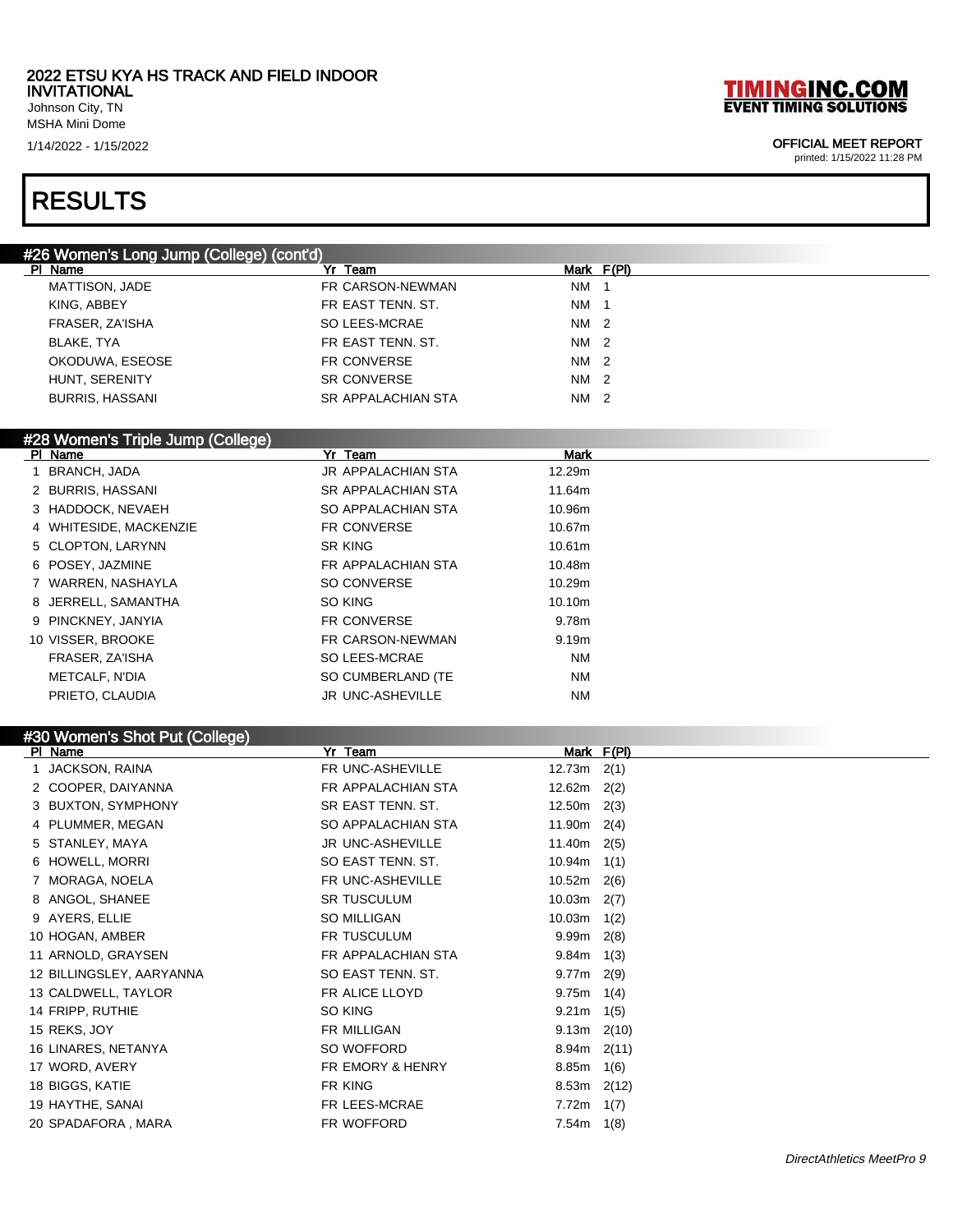#30 Women's Shot Put (College) (cont'd)

Johnson City, TN MSHA Mini Dome

### RESULTS

# **TIMINGINC.COM**<br>EVENT TIMING SOLUTIONS

### 1/14/2022 - 1/15/2022 OFFICIAL MEET REPORT

| PI Name                            | Yr Team                  |                  | Mark F(PI) |
|------------------------------------|--------------------------|------------------|------------|
| 21 MESSICK, KAYLEE                 | FR LEES-MCRAE            | $5.84m$ 1(9)     |            |
| 22 BUTLER, BETHANY                 | FR ALICE LLOYD           | $4.23m$ $1(10)$  |            |
| <b>BAGENT, DARCIE</b>              | FR CARSON-NEWMAN         | NM 1             |            |
| ENDICOTT, ARIANNA                  | FR EMORY & HENRY         | NM 1             |            |
| <b>BROWN, ALEXIS</b>               | <b>JR CARSON-NEWMAN</b>  | NM 1             |            |
| HICKEY, RACHEL                     | JR CARSON-NEWMAN         | NM 1             |            |
| <b>BLANKENSHIP, ANNAH</b>          | FR KING                  | NM 2             |            |
| CRUZ, GISELLE                      | SO WOFFORD               | NM 2             |            |
|                                    |                          |                  |            |
| #32 Women's Weight Throw (College) |                          |                  |            |
| PI Name                            | Yr Team                  | Mark F(PI)       |            |
| 1 BUXTON, SYMPHONY                 | SR EAST TENN. ST.        | 18.25 $m$ 2(1)   |            |
| 2 COOPER, DAIYANNA                 | FR APPALACHIAN STA       | 16.41 $m$ 2(2)   |            |
| 3 ARNOLD, GRAYSEN                  | FR APPALACHIAN STA       | 15.39m 2(3)      |            |
| 4 BROWN, MARY                      | SR EAST TENN. ST.        | $14.90m$ 2(4)    |            |
| 5 MORAGA, NOELA                    | FR UNC-ASHEVILLE         | $13.75m$ 1(1)    |            |
| 6 CEJA-PENA, ALYSSA                | JR EAST TENN. ST.        | $13.73m$ 2(5)    |            |
| 7 MOORE, ANNA                      | SO EAST TENN. ST.        | 12.85m           | 2(6)       |
| 8 CROMER, ELIZABETH                | SO EAST TENN. ST.        | 12.63 $m$ 2(7)   |            |
| 9 BIGGS, KATIE                     | FR KING                  | 12.58m 2(8)      |            |
| 10 STANLEY, MAYA                   | JR UNC-ASHEVILLE         | $12.03m$ $2(9)$  |            |
| 11 PLUMMER, MEGAN                  | SO APPALACHIAN STA       | $12.02m$ $2(10)$ |            |
| 12 FRIPP, RUTHIE                   | SO KING                  | 11.58m           | 1(2)       |
| 13 HOGAN, AMBER                    | FR TUSCULUM              | $11.18m$ 2(11)   |            |
| 14 CRUZ, GISELLE                   | SO WOFFORD               | 11.03m           | 1(3)       |
| 15 REKS, JOY                       | FR MILLIGAN              | $9.89m$ 1(4)     |            |
| 16 WORD, AVERY                     | FR EMORY & HENRY         | $9.07m$ 1(5)     |            |
| 17 AYERS, ELLIE                    | <b>SO MILLIGAN</b>       | $9.05m$ 1(6)     |            |
| 18 JACKSON, RAINA                  | FR UNC-ASHEVILLE         | $9.02m$ 1(7)     |            |
| <b>BAGENT, DARCIE</b>              | FR CARSON-NEWMAN         | NM 1             |            |
| SMITH, LAUREN                      | <b>SO LINCOLN MEMORI</b> | NM 1             |            |
| WEATHERFORD, MACKENZIE             | SO CONVERSE              | NM 1             |            |
| <b>BLANKENSHIP, ANNAH</b>          | FR KING                  | NM 1             |            |
| ENDICOTT, ARIANNA                  | FR EMORY & HENRY         | NM 1             |            |

| <b>Finals</b>            |                         |            |       |  |
|--------------------------|-------------------------|------------|-------|--|
| PI Name                  | Yr Team                 | Time       | H(PI) |  |
| 1 GUERVIL, WIDCHARD      | <b>SR TUSCULUM</b>      | 6.74       | 2(1)  |  |
| 2 CHARAMBA, MAKANAKAISHE | FR CARSON-NEWMAN        | 6.81       | 2(2)  |  |
| 3 MOORE, DEVON           | <b>SR CARSON-NEWMAN</b> | 6.84       | 1(1)  |  |
| 4 MELANCON, STERLING     | FR CARSON-NEWMAN        | 6.85       | 2(3)  |  |
| 5 BALLARD, DE'SHAWN      | JR APPALACHIAN STA      | 6.88       | 1(2)  |  |
| 6 BOYA, SIPHOSETHU       | SO CARSON-NEWMAN        | 6.92       | 2(4)  |  |
| 7 MCFADDEN, GAVIN        | FR CONVERSE             | 7.01       | 1(3)  |  |
| LOTHARP. KADARIUS        | <b>UNATTACHED</b>       | <b>DNS</b> |       |  |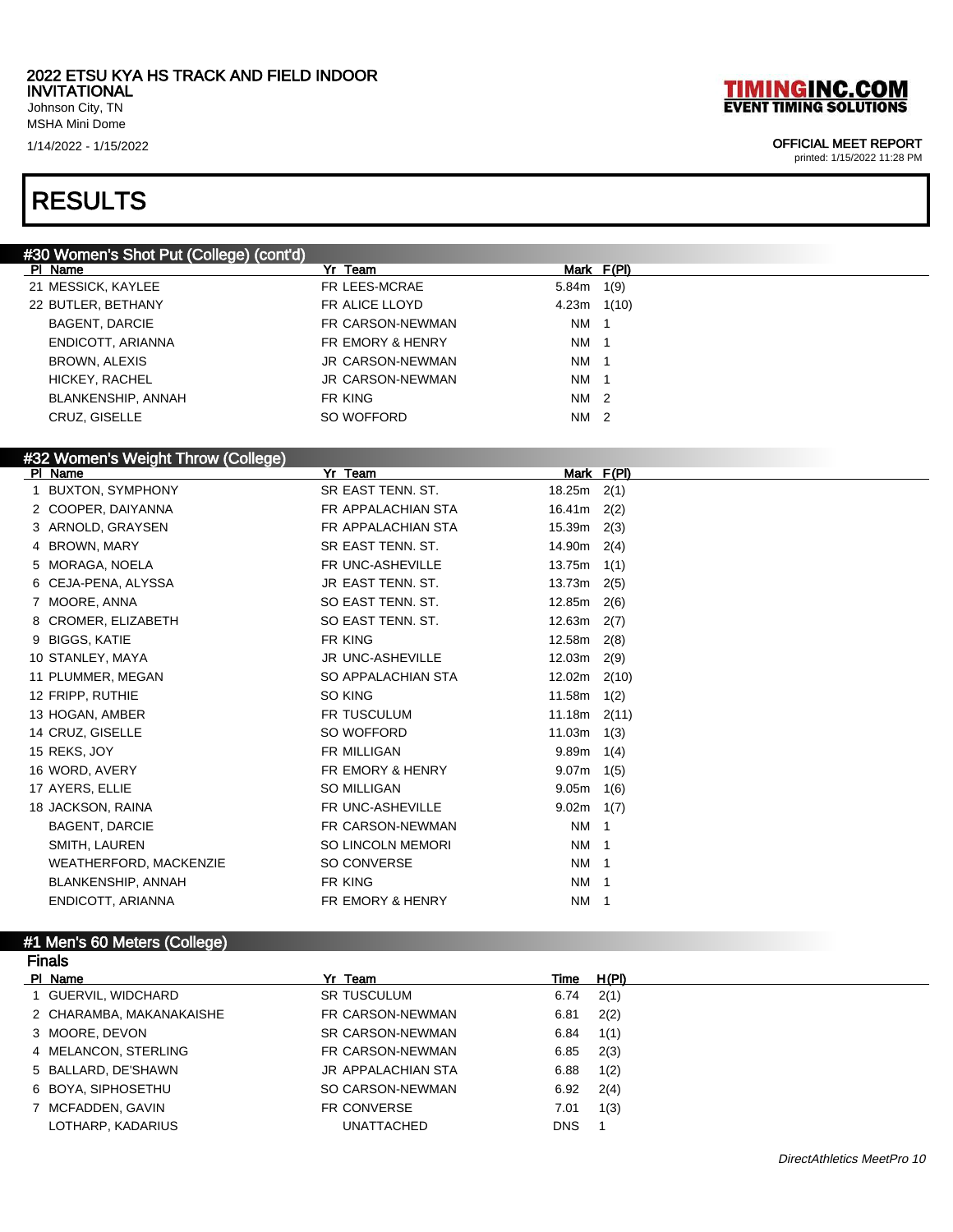Johnson City, TN MSHA Mini Dome

### RESULTS

#### #1 Men's 60 Meters (College) (cont'd) Prelims

| <u>Figilius</u>          |                    |                      |
|--------------------------|--------------------|----------------------|
| PI Name                  | Yr Team            | H(PI)<br><u>Time</u> |
| 1 GUERVIL, WIDCHARD      | <b>SR TUSCULUM</b> | 6.73q<br>4(1)        |
| 2 CHARAMBA, MAKANAKAISHE | FR CARSON-NEWMAN   | 6.83q<br>3(1)        |
| 3 BALLARD, DE'SHAWN      | JR APPALACHIAN STA | 6.88q<br>4(2)        |
| 4 MCFADDEN, GAVIN        | FR CONVERSE        | 6.92q<br>2(1)        |
| 5 MELANCON, STERLING     | FR CARSON-NEWMAN   | 6.93q<br>4(3)        |
| 6 LOTHARP, KADARIUS      | <b>UNATTACHED</b>  | 6.94q<br>4(4)        |
| 7 BOYA, SIPHOSETHU       | SO CARSON-NEWMAN   | 6.94q<br>3(2)        |
| 8 MOORE, DEVON           | SR CARSON-NEWMAN   | 6.95q<br>4(5)        |
| 9 HART, DEVAN            | JR TUSCULUM        | 6.95<br>2(2)         |
| 10 HEARST, GERARD        | <b>SR TUSCULUM</b> | 6.96<br>3(3)         |
| 11 ORIGENE, JEAN         | FR LEES-MCRAE      | 6.96<br>4(6)         |
| 12 BARBER JR., JARVIS    | JR TUSCULUM        | 6.99<br>3(4)         |
| 13 ONIYIDE, TOBI         | SO CUMBERLAND (TE  | 7.00<br>3(5)         |
| 14 GREER, AUSTIN         | SO CARSON-NEWMAN   | 7.06<br>5(1)         |
| 15 LEMAO, TSHENELO       | FR CARSON-NEWMAN   | 7.06<br>2(3)         |
| 16 BARGAINEER, CHRISTIAN | SO LEES-MCRAE      | 7.08<br>5(2)         |
| 17 MCCLENDON, CHANDLER   | FR APPALACHIAN STA | 7.09<br>3(6)         |
| 18 DUPUY, PIERRE         | JR TUSCULUM        | 7.10<br>5(3)         |
| 19 JOHNSON, NOLAN        | FR EAST TENN. ST.  | 7.11<br>5(4)         |
| 20 HARRISON, JARRELL     | FR EMORY & HENRY   | 7.12<br>5(5)         |
| 21 DALTON, CAMERON       | FR WOFFORD         | 7.15<br>2(4)         |
| 22 NELSON, ZACK          | JR TUSCULUM        | 7.17<br>5(6)         |
| 23 SAVOURY, RENALDO      | SO CUMBERLAND (TE  | 7.19<br>7(1)         |
| 24 HENFIELD, CLATHTON    | <b>JR KING</b>     | 7.19<br>8(1)         |
| 25 DUMOLUHLE, SIBANDA    | JR CUMBERLAND (TE  | 7.20<br>8(2)         |
| 26 FLETCHER, KEITH       | SO MILLIGAN        | 7.22<br>1(1)         |
| 27 THOMAS, MALACHI       | SO EAST TENN. ST.  | 7.25<br>1(2)         |
| 28 BERTRAND, DANTE       | SR CUMBERLAND (TE  | 7.26<br>1(3)         |
| 29 HADDOCK JR., ERIC     | SO APPALACHIAN STA | 7.27<br>2(5)         |
| 30 KIRBY, AARON          | SO LEES-MCRAE      | 7.28<br>6(1)         |
| 31 OWENS, DAKOTA         | JR ALICE LLOYD     | 7.33<br>7(2)         |
| 32 COBLER, BRYCE         | FR EMORY & HENRY   | 7.36<br>1(4)         |
| 33 GRANT, DELAN          | FR CARSON-NEWMAN   | 7.37<br>6(2)         |
| 34 NICKERSON, JEFFERY    | SO LEES-MCRAE      | 7.38<br>6(3)         |
| 35 JACOBS, CAMRYN        | SR CUMBERLAND (TE  | 7.39<br>6(4)         |
| 36 STEPHENS, JOSH        | FR TUSCULUM        | 7.39<br>8(3)         |
| 37 NDLOVU, RONALD        | JR CUMBERLAND (TE  | 7.40<br>1(5)         |
| 38 CHASTEEN, NIKOLAS     | FR ALICE LLOYD     | 7.52<br>7(3)         |
| 39 GRANT, TYRESE         | SR EAST TENN. ST.  | 7.52<br>2(6)         |
| 40 AVILES, CAMILO        | FR LEES-MCRAE      | 7.57<br>1(6)         |
| 41 GOODRICH, CONNER      | SO MILLIGAN        | 7.57<br>6(5)         |
| 42 THOMAS, NOAH          | <b>JR KING</b>     | 7.59<br>6(6)         |
| 43 MILLER, SKYLER        | FR KING            | 7.60<br>7(4)         |
| 44 LOCKLEAR, LANDEN      | FR TUSCULUM        | 7.72<br>7(5)         |
| 45 STREVELS, JORDAN      | FR ALICE LLOYD     | 8.02<br>8(4)         |

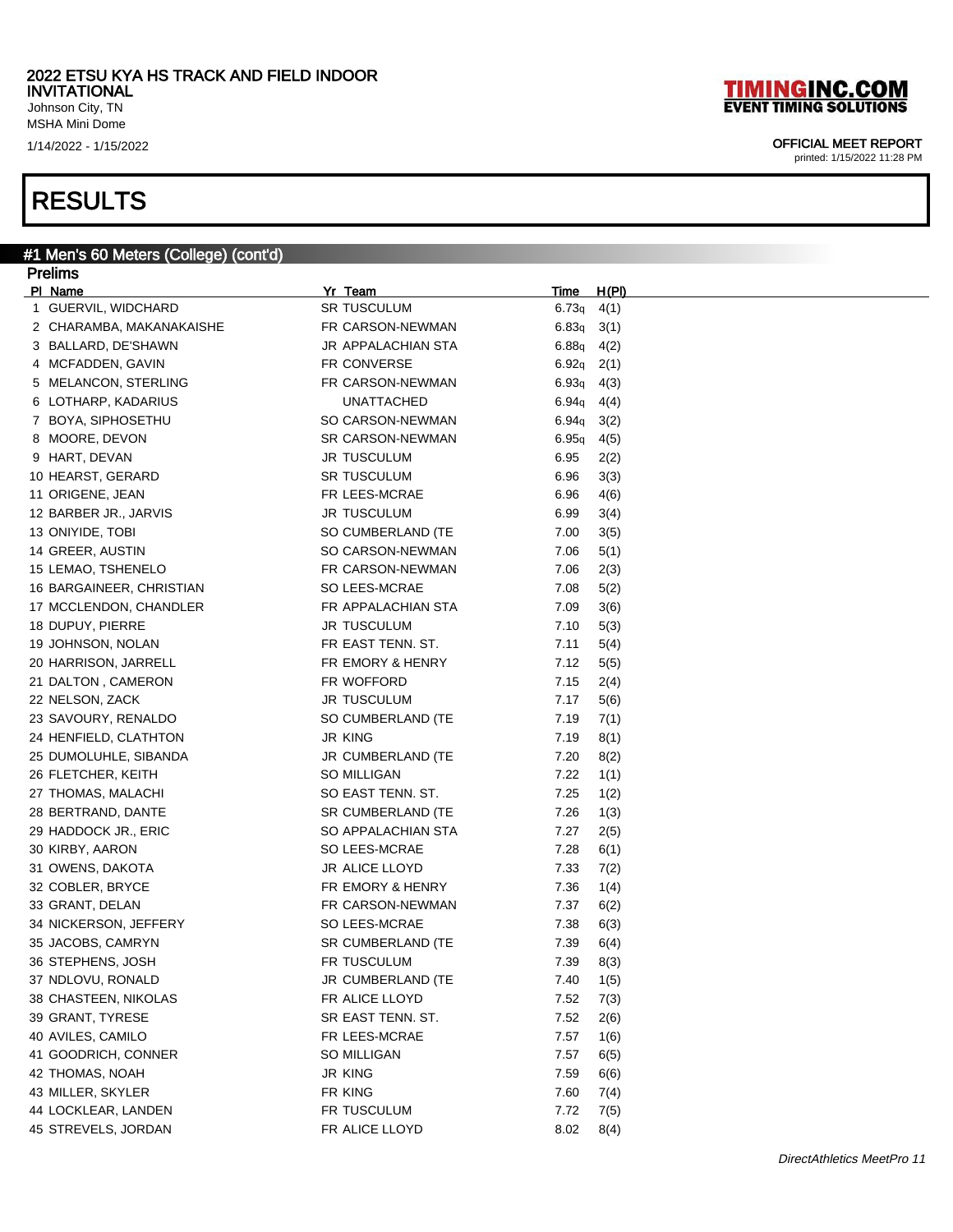Johnson City, TN MSHA Mini Dome

### RESULTS

#1 Men's 60 Meters (College) (cont'd)

|  |  |  | <b>TIMINGINC.COM</b>          |  |  |
|--|--|--|-------------------------------|--|--|
|  |  |  | <b>EVENT TIMING SOLUTIONS</b> |  |  |

### 1/14/2022 - 1/15/2022 OFFICIAL MEET REPORT

| <b>Prelims</b>                |                           |             |              |  |
|-------------------------------|---------------------------|-------------|--------------|--|
| PI Name                       | Yr Team                   | Time        | H(PI)        |  |
| 46 EXUM, DAVID                | FR LEES-MCRAE             | 8.13        | 7(6)         |  |
|                               |                           |             |              |  |
| #3 Men's 200 Meters (College) |                           |             |              |  |
| PI Name                       | Yr Team                   | Time        | <u>H(PI)</u> |  |
| BALLARD, DE'SHAWN             | <b>JR APPALACHIAN STA</b> | 21.32       | 1(1)         |  |
| GUERVIL, WIDCHARD             | SR TUSCULUM               | 21.46       | 1(2)         |  |
| CHARAMBA, MAKANAKAISHE        | FR CARSON-NEWMAN          | 21.51       | 1(3)         |  |
| MELANCON, STERLING            | FR CARSON-NEWMAN          | 22.08       | 1(4)         |  |
| MCCLENDON, CHANDLER           | FR APPALACHIAN STA        | 22.24       | 3(1)         |  |
| BARBER JR., JARVIS            | <b>JR TUSCULUM</b>        | 22.35       | 3(2)         |  |
| <b>MASON, ANTHONY</b>         | FR UNC-ASHEVILLE          | 22.38       | 1(5)         |  |
| TEASLEY, ISAAC                | SO UNC-ASHEVILLE          | 22.39       | 2(1)         |  |
| NELSON, ZACK                  | <b>JR TUSCULUM</b>        | 22.42       | 2(2)         |  |
| DALTON, CAMERON               | FR WOFFORD                | 22.43       | 6(1)         |  |
| HART, DEVAN                   | JR TUSCULUM               | 22.49       | 3(3)         |  |
| MURPHY, CONOR                 | FR WOFFORD                | 22.68       | 2(3)         |  |
| PETERS, SAM                   | <b>SO LINCOLN MEMORI</b>  | 22.85       | 7(1)         |  |
| DUPUY, PIERRE                 | <b>JR TUSCULUM</b>        | 22.87       | 4(1)         |  |
| CAMPBELL, CAGAN               | SO WOFFORD                | 22.88       | 5(1)         |  |
| GREER, AUSTIN                 | SO CARSON-NEWMAN          | 22.93       | 6(2)         |  |
| STEPHENS, SKYLAN              | JR MILLIGAN               | 22.98       | 4(2)         |  |
| <b>JOSEPH, DENLEY</b>         | <b>JR UNC-ASHEVILLE</b>   | 23.01       | 3(4)         |  |
| JOHNSON, NOLAN                | FR EAST TENN. ST.         | 23.11       | 4(3)         |  |
| HARRISON, JARRELL             | FR EMORY & HENRY          | 23.15       | 5(2)         |  |
| LEMAO, TSHENELO               | FR CARSON-NEWMAN          | 23.16       | 3(5)         |  |
| NDLOVU, RONALD                | JR CUMBERLAND (TE         | 23.16       | 6(3)         |  |
| LARIBO, KJ                    | SO CARSON-NEWMAN          | 23.17       |              |  |
|                               | SO MILLIGAN               | 23.17       | 5(3)         |  |
| LEE, KAMDYN                   |                           |             | 7(2)         |  |
| ORIGENE, JEAN                 | FR LEES-MCRAE             | 23.20       | 4(4)         |  |
| BLANKENSHIP, DYLAN            | <b>SR APPALACHIAN STA</b> | 23.24       | 6(4)         |  |
| <b>HEARST, GERARD</b>         | <b>SR TUSCULUM</b>        | 23.26       | 3(6)         |  |
| <b>BOSTICK, JACKSON</b>       | FR CARSON-NEWMAN          | 23.28       | 9(1)         |  |
| OWENS, DAKOTA                 | JR ALICE LLOYD            | 23.30       | 7(3)         |  |
| HENFIELD, CLATHTON            | JR KING                   | 23.33       | 5(4)         |  |
| WEAS, ZAC                     | FR UNC-ASHEVILLE          | 23.37       | 6(5)         |  |
| BOGUS, XAVION                 | FR TUSCULUM               | 23.46       | 8(1)         |  |
| <b>GREEN, JAYDEN</b>          | FR LEES-MCRAE             | 23.47       | 6(6)         |  |
| FLETCHER, KEITH               | SO MILLIGAN               | 23.54       | 5(5)         |  |
| BERTRAND, DANTE               | SR CUMBERLAND (TE         | 23.63       | 4(5)         |  |
| GRAHAM, ADAM                  | FR UNC-ASHEVILLE          | 23.79 10(1) |              |  |
| <b>BRENNEMAN, ROBERT</b>      | <b>SR UNC-ASHEVILLE</b>   | 23.83       | 8(2)         |  |
| STEPHENS, JOSH                | FR TUSCULUM               | 23.85       | 7(4)         |  |
| YEBOAH, ZEDRICK               | FR EMORY & HENRY          | 23.95       | 7(5)         |  |
| KIRBY, AARON                  | SO LEES-MCRAE             | 23.99       | 8(3)         |  |
| COBLER, BRYCE                 | FR EMORY & HENRY          | 24.06       | 9(2)         |  |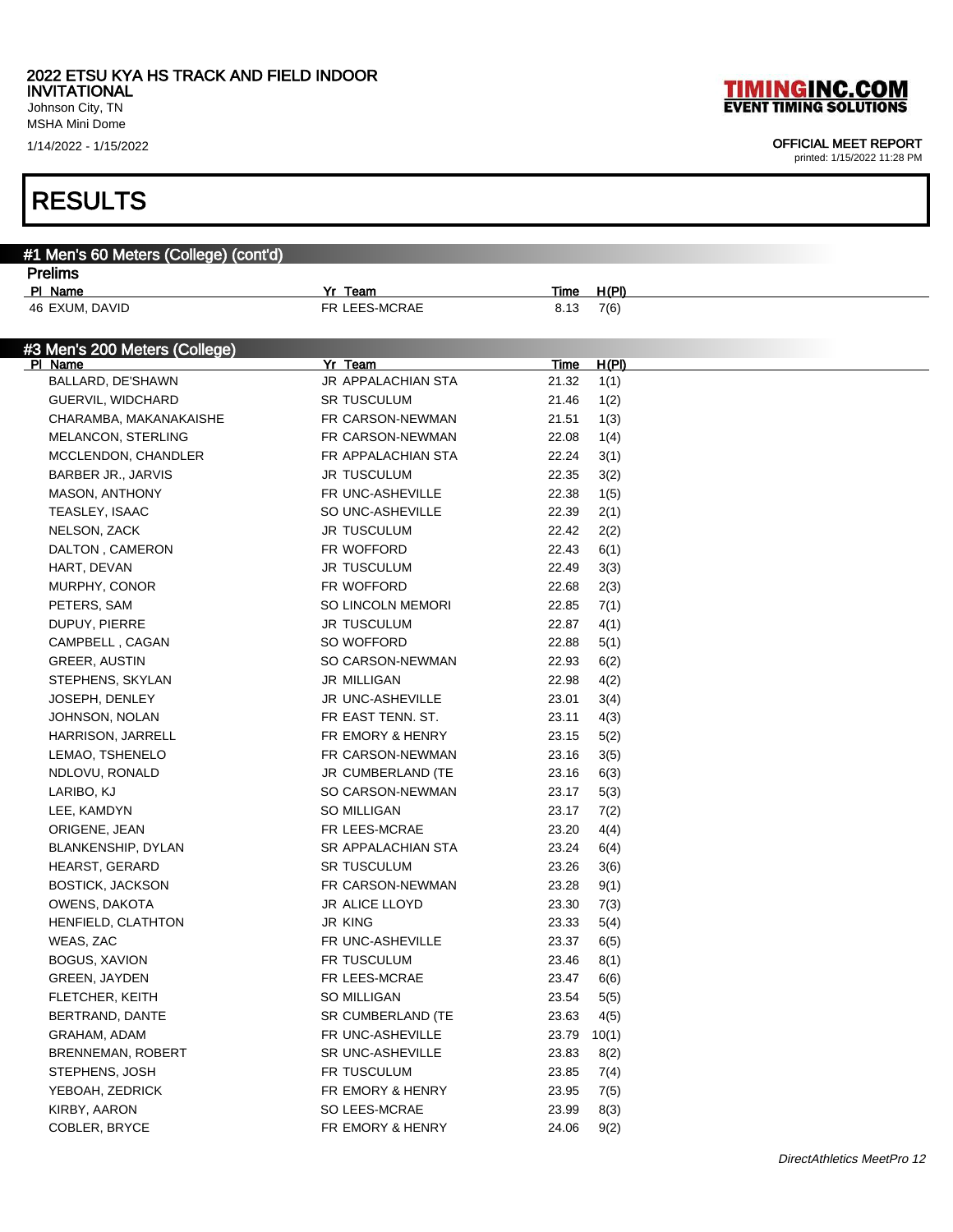Johnson City, TN MSHA Mini Dome

### RESULTS

### #3 Men's 200 Meters (College) (cont'd) Pr Team Time H(PI) GRANT, DELAN FR CARSON-NEWMAN 24.19 7(6) LORD, BRETT FR CARSON-NEWMAN 24.27 9(3) OWENS, CHRISTOPHER FR UNC-ASHEVILLE 24.27 8(4) LOCKLEAR, LANDEN FR TUSCULUM 24.48 11(1) WITHERSPOON, GRANT FR WOFFORD 24.51 8(5) DUPLER, TAYLOR FR CARSON-NEWMAN 24.55 10(2) MILLER, SKYLER FR KING FR KING 24.61 9(4) AVILES, CAMILO **FR LEES-MCRAE** 24.62 9(5) GOODRICH, CONNER SO MILLIGAN 24.69 10(3) CHASTEEN, NIKOLAS FR ALICE LLOYD 24.80 11(2) MARTIN, COLBY **SO EMORY & HENRY** 24.98 10(4) STREVELS, JORDAN FR ALICE LLOYD 25.79 11(3) RIDDICK, BRYSON SO UNC-ASHEVILLE DNS 2 YEARGIN, JAMIERYON FR CONVERSE DNS 8 BOYA, SIPHOSETHU **SO CARSON-NEWMAN** DNS 2 BARGAINEER, CHRISTIAN SO LEES-MCRAE DNS 4

NICKERSON, JEFFERY SO LEES-MCRAE DNS 5 MOORE, DEVON SR CARSON-NEWMAN DNS 1 THOMAS, NOAH DISCHOOL DAS SURVEYS AND THOMAS, NOAH MCFADDEN, GAVIN FR CONVERSE EXAMPLE AND THE R CONVERSE THE SERVICE RESERVE AND HIS

| #5 Men's 400 Meters (College) |  |  |
|-------------------------------|--|--|

| $10$ mono $400$ motors (concepc)<br>Yr Team<br>H(PI)<br>Time<br>PI Name |
|-------------------------------------------------------------------------|
| RIDDICK, BRYSON<br>SO UNC-ASHEVILLE<br>49.35<br>1(1)                    |
| JR WOFFORD<br>2 BRADFORD, THERON<br>2(1)<br>49.93                       |
| 3 MASON, ANTHONY<br>FR UNC-ASHEVILLE<br>50.30<br>1(2)                   |
| JR WOFFORD<br>4 BULL, ELIJAH<br>1(3)<br>50.40                           |
| 5 SANDERS, TREVON<br>SR CUMBERLAND (TE<br>50.65<br>8(1)                 |
| 6 STEPHENS, SKYLAN<br><b>JR MILLIGAN</b><br>50.72<br>2(2)               |
| SO EAST TENN, ST.<br>7 PARRILLA, MIGUEL<br>50.73<br>1(4)                |
| 8 CHAMBERS, SYLAS<br><b>FR MILLIGAN</b><br>51.07<br>2(3)                |
| 51.20<br>9 BLANKENSHIP, DYLAN<br><b>SR APPALACHIAN STA</b><br>4(1)      |
| 10 MURPHY, CONOR<br>FR WOFFORD<br>51.25<br>1(5)                         |
| 11 LARIBO, KJ<br>SO CARSON-NEWMAN<br>51.42<br>2(4)                      |
| 12 PETERS, SAM<br><b>SO LINCOLN MEMORI</b><br>52.08<br>3(1)             |
| 13 OWENS, DAKOTA<br>JR ALICE LLOYD<br>52.11<br>8(2)                     |
| 14 GLENN, RYAN<br><b>FR CONVERSE</b><br>52.14<br>4(2)                   |
| SO WOFFORD<br>15 CAMPBELL, CAGAN<br>52.16<br>3(2)                       |
| SO LEES-MCRAE<br>16 NICKERSON, JEFFERY<br>52.22<br>3(3)                 |
| <b>JR UNC-ASHEVILLE</b><br>17 JOSEPH, DENLEY<br>52.34<br>7(1)           |
| FR LEES-MCRAE<br>18 GREEN, JAYDEN<br>52.40<br>6(1)                      |
| SO LEES-MCRAE<br>19 BARGAINEER, CHRISTIAN<br>52.51<br>3(4)              |
| 20 OWENS, CHRISTOPHER<br>FR UNC-ASHEVILLE<br>52.55<br>6(2)              |
| 21 ROBERTS, NICK<br><b>JR UNC-ASHEVILLE</b><br>52.58<br>3(5)            |
| 22 HENFIELD, CLATHTON<br><b>JR KING</b><br>52.89<br>2(5)                |
| FR UNC-ASHEVILLE<br>23 GRAHAM, ADAM<br>53.24<br>5(1)                    |

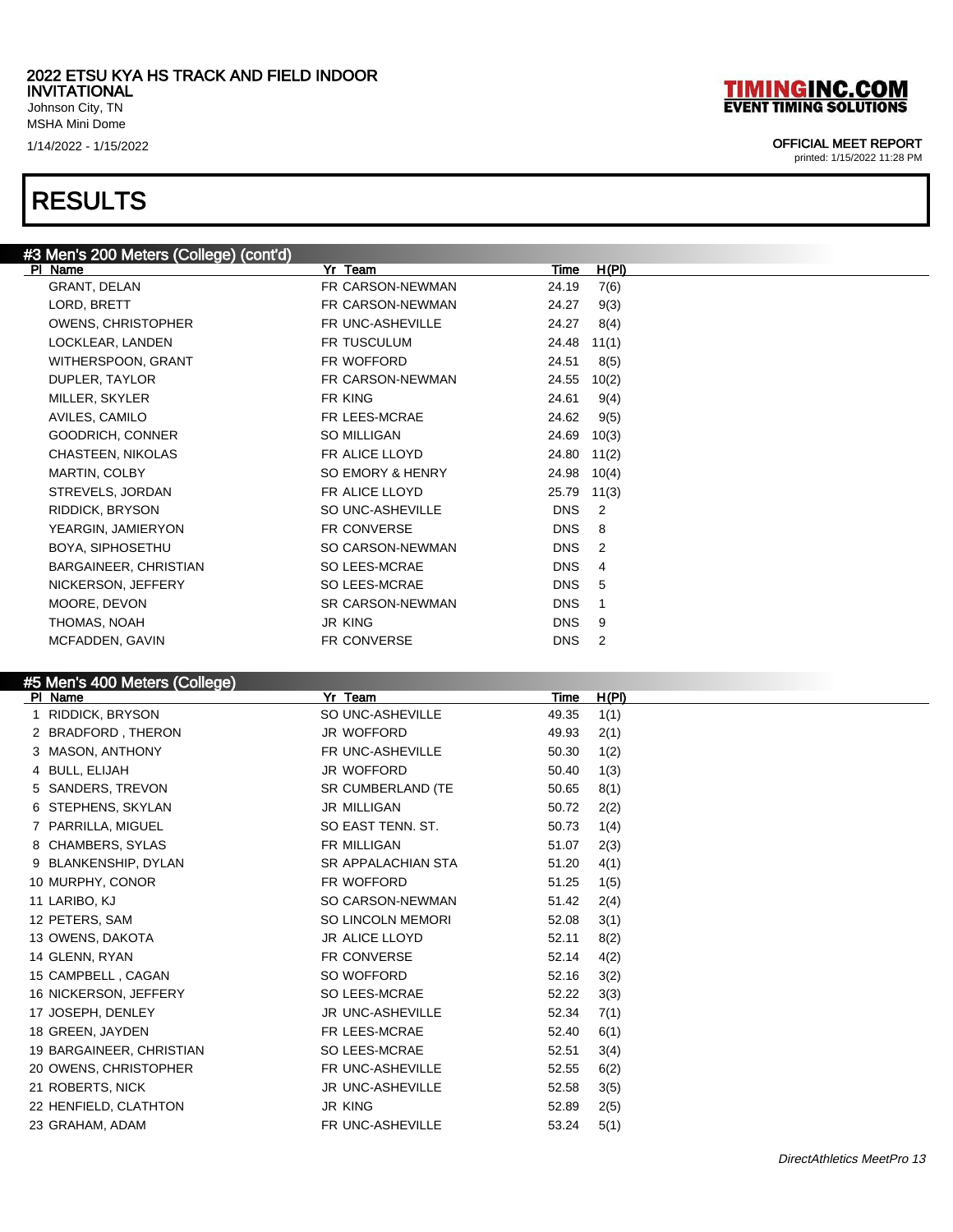Johnson City, TN MSHA Mini Dome

### RESULTS

### #5 Men's 400 Meters (College) (cont'd) Pl Name Yr Team Time H(Pl) 24 ORIGENE, JEAN FR LEES-MCRAE 53.36 5(2) 25 STORY, KOBY SR CUMBERLAND (TE 53.54 4(3) 26 BOSTICK, JACKSON **FR CARSON-NEWMAN** 53.54 5(3) 27 CASEY , JACKSON FR WOFFORD 53.62 6(3) 28 YEBOAH, ZEDRICK FR EMORY & HENRY 53.66 5(4) 29 WILLIAMS, JA'QUAN SO MILLIGAN SO MILLIGAN 53.72 2(6) 30 DUPLER, TAYLOR **FR CARSON-NEWMAN** 54.12 5(5) 31 AVILES, CAMILO **120 CAMILO** FR LEES-MCRAE 54.19 6(4) 32 WITHERSPOON, GRANT FR WOFFORD 54.40 5(6) 33 RECTOR, GRADY **FR UNC-ASHEVILLE** 55.44 4(4) 34 LORD, BRETT FR CARSON-NEWMAN 55.68 4(5) 35 SOSEBEE, SAM FR MILLIGAN 55.89 3(6) 36 BIDDINGER, ERIC SO LINCOLN MEMORI 56.64 6(5) 37 MARTIN, COLBY **SO EMORY & HENRY** 56.99 7(2) 38 STREVELS, JORDAN FR ALICE LLOYD 57.03 7(3) 39 TREHARNE, PATRICK FR CONVERSE 57.76 7(4) 40 MILLER, SKYLER **FR KING** FR KING 58.48 7(5) 41 STRACK, BENEDIKT FR EAST TENN. ST. 58.50 4(6) 42 STRICKLAND, CHRIS SO ALICE LLOYD 59.29 8(3) 43 HARLESS, ANDRE SO ALICE LLOYD 59.57 8(4) 44 KIRBY, AARON SO LEES-MCRAE 1:02.24 6(6) 45 HOWARD, WILLIAM **FR ALICE LLOYD** 1:11.42 8(5) TEASLEY, ISAAC SO UNC-ASHEVILLE DNF 1 GILMORE, JARVIS FR EMORY & HENRY AND THE THEORY ASSESSED.

### #7 Men's 800 Meters (College)

| Name<br><b>PI</b>    | Yr Team              | Time    | H(PI) |
|----------------------|----------------------|---------|-------|
| MADUWA, PHELANI      | JR EAST TENN, ST.    | 1:54.03 | 1(1)  |
| 2 NEWSOME, BROCK     | SO UNC-ASHEVILLE     | 1:54.95 | 1(2)  |
| 3 STOCKLEY, WILL     | FR MILLIGAN          | 1:55.01 | 1(3)  |
| 4 CHAMBERS, SYLAS    | FR MILLIGAN          | 1:55.62 | 1(4)  |
| 5 BAKER, NATHAN      | <b>SR MILLIGAN</b>   | 1:55.71 | 1(5)  |
| 6 HODGES, KYLER      | <b>SR TUSCULUM</b>   | 1:58.00 | 1(6)  |
| 7 LEZOTTE, WALKER    | SO UNC-ASHEVILLE     | 1:58.55 | 1(7)  |
| 8 GERMANN, TOM       | SO UNC-ASHEVILLE     | 2:00.58 | 1(8)  |
| 9 KOKO, SAMIR        | JR MILLIGAN          | 2:01.38 | 2(1)  |
| 10 CROW, JAKE        | <b>JR MILLIGAN</b>   | 2:01.63 | 2(2)  |
| 11 METCALF, BLAINE   | SR KING              | 2:01.68 | 2(3)  |
| 12 RIDDICK, BRYSON   | SO UNC-ASHEVILLE     | 2:01.90 | 1(9)  |
| 13 VALLADARES, MIKEL | FR MILLIGAN          | 2:02.31 | 3(1)  |
| 14 GUYTON, DREQUAN   | <b>FR CONVERSE</b>   | 2:03.61 | 3(2)  |
| 15 LOVELACE, TRENT   | FR CARSON-NEWMAN     | 2:05.74 | 3(3)  |
| 16 HUFF, MATT        | JR MILLIGAN          | 2:05.99 | 2(4)  |
| 17 ZAJICEK, ELIAS    | <b>JR LEES-MCRAE</b> | 2:06.25 | 2(5)  |
| 18 YBARRA, ANDREW    | JR LEES-MCRAE        | 2:07.57 | 1(10) |
| 19 HENRY, CHRISTIAN  | FR CARSON-NEWMAN     | 2:07.91 | 2(6)  |

### **TIMINGINC.COM EVENT TIMING SOLUTIONS**

#### 1/14/2022 - 1/15/2022 OFFICIAL MEET REPORT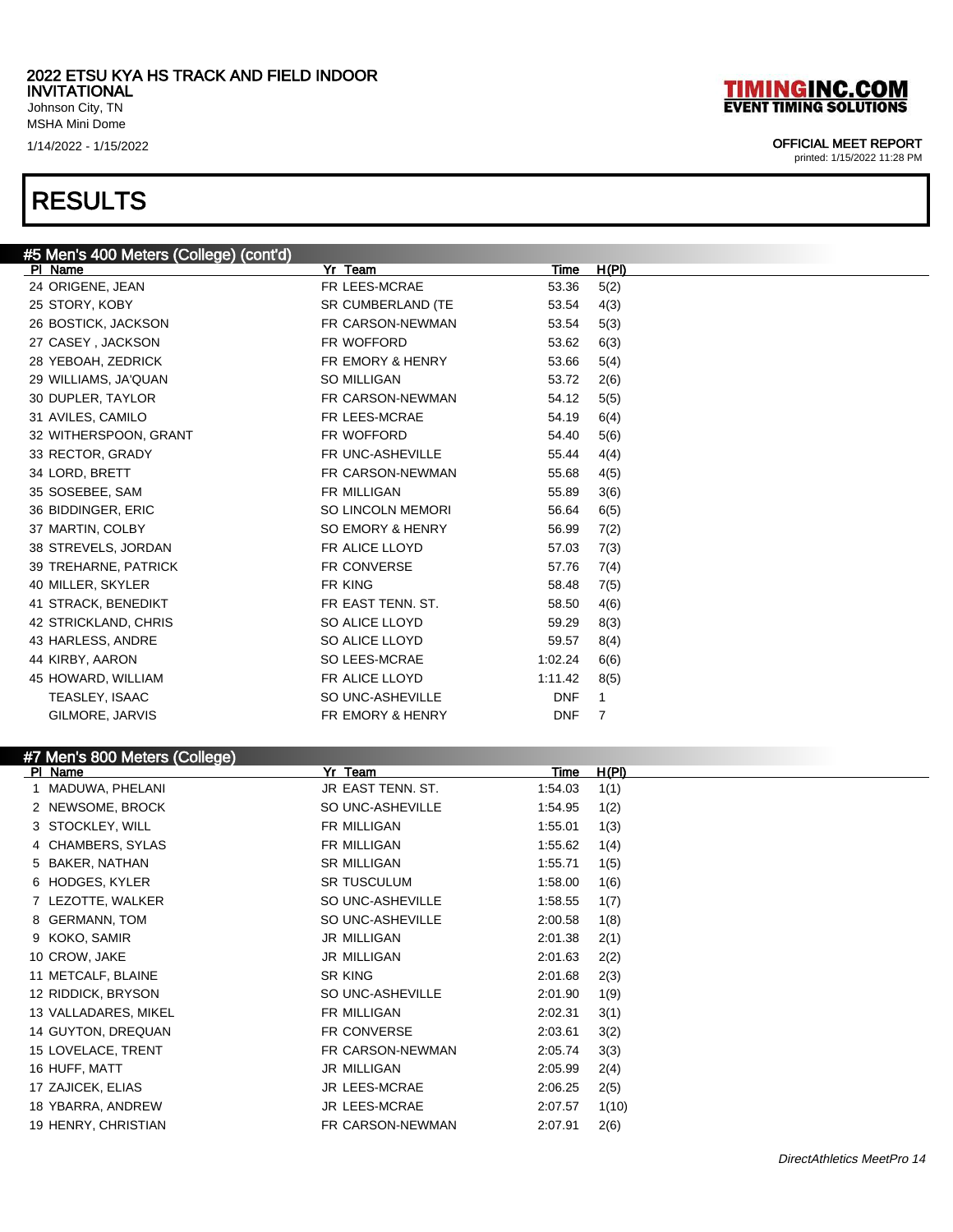Johnson City, TN MSHA Mini Dome

### RESULTS

### #7 Men's 800 Meters (College) (cont'd)

| PI Name              | Yr Team                     | Time       | H(PI) |
|----------------------|-----------------------------|------------|-------|
| 20 SOSEBEE, SAM      | <b>FR MILLIGAN</b>          | 2:07.93    | 2(7)  |
| 21 GRIBBINS, BEN     | FR LEES-MCRAE               | 2:08.07    | 3(4)  |
| 22 CASEY, JACKSON    | FR WOFFORD                  | 2:08.97    | 2(8)  |
| 23 CHARLES, HAYDEN   | <b>FR MILLIGAN</b>          | 2:09.36    | 3(5)  |
| 24 HARZBECKER, JACOB | FR CUMBERLAND (TE           | 2:09.82    | 3(6)  |
| 25 KIRBY, SPENSER    | FR CONVERSE                 | 2:10.39    | 3(7)  |
| 26 ALLISON, JAKE     | JR KING                     | 2:10.89    | 2(9)  |
| 27 PACHECO, JESUS    | JR KING                     | 2:13.58    | 2(10) |
| 28 KLAPAK, MATTHEW   | <b>FR EMORY &amp; HENRY</b> | 2:13.91    | 3(8)  |
| 29 FRY, JOSEPH       | JR MILLIGAN                 | 2:20.44    | 3(9)  |
| 30 SIZEMORE, HUNTER  | SO LEES-MCRAE               | 2:26.78    | 3(10) |
| SANDERS, TREVON      | SR CUMBERLAND (TE           | <b>DNF</b> | 3     |
|                      |                             |            |       |

### #9 Men's 1 Mile Run (College)

| PI Name              | Yr Team            | Time    | H(PI) |
|----------------------|--------------------|---------|-------|
| 1 FAJARDO, ROBERTO   | JR LINCOLN MEMORI  | 4:11.73 | 1(1)  |
| 2 GUZMAN, EVAN       | SO EAST TENN. ST.  | 4:11.79 | 1(2)  |
| 3 STOCKLEY, WILL     | FR MILLIGAN        | 4:13.33 | 1(3)  |
| STOOTS, MYLES<br>4   | SO EAST TENN. ST.  | 4:14.21 | 1(4)  |
| JONES, AARON<br>5    | <b>SO MILLIGAN</b> | 4:17.92 | 1(5)  |
| WOODALL, BRYN<br>6   | FR MILLIGAN        | 4:20.35 | 1(6)  |
| JOHNS, MASON<br>7    | SO LINCOLN MEMORI  | 4:23.76 | 1(7)  |
| 8 CROW, JAKE         | JR MILLIGAN        | 4:26.59 | 2(1)  |
| BAKER, NATHAN<br>9   | <b>SR MILLIGAN</b> | 4:29.01 | 1(8)  |
| 10 NEWSOME, BROCK    | SO UNC-ASHEVILLE   | 4:33.06 | 1(9)  |
| 11 APARICIO, ANTONIO | <b>JR TUSCULUM</b> | 4:35.25 | 1(10) |
| 12 LEDFORD, JAX      | FR UNC-ASHEVILLE   | 4:36.60 | 1(11) |
| 13 LEZOTTE, WALKER   | SO UNC-ASHEVILLE   | 4:37.01 | 2(2)  |
| 14 BALDWIN, SPENCER  | FR LINCOLN MEMORI  | 4:37.59 | 1(12) |
| 15 THOMAS, JORDAN    | SO EAST TENN. ST.  | 4:37.86 | 2(3)  |
| 16 ARCHER, CALEB     | <b>JR TUSCULUM</b> | 4:39.17 | 2(4)  |
| 17 KOKO, SAMIR       | <b>JR MILLIGAN</b> | 4:40.31 | 1(13) |
| 18 VALLADARES, MIKEL | FR MILLIGAN        | 4:40.85 | 3(1)  |
| 19 RICHARDSON, RAY   | SO TUSCULUM        | 4:41.08 | 2(5)  |
| 20 BOWDEN, SETH      | JR EAST TENN. ST.  | 4:41.59 | 1(14) |
| 21 HENRY, CHRISTIAN  | FR CARSON-NEWMAN   | 4:42.04 | 2(6)  |
| 22 FREEMAN, RIEN     | FR LEES-MCRAE      | 4:43.58 | 2(7)  |
| 23 ZELLER, DYLAN     | SO EAST TENN. ST.  | 4:45.56 | 2(8)  |
| 24 HUFF, MATT        | JR MILLIGAN        | 4:46.62 | 2(9)  |
| 25 LOVELACE, TRENT   | FR CARSON-NEWMAN   | 4:47.82 | 2(10) |
| 26 GUYTON, DREQUAN   | FR CONVERSE        | 4:48.14 | 3(2)  |
| 27 HARZBECKER, JACOB | FR CUMBERLAND (TE  | 4:54.15 | 3(3)  |
| 28 LIVESAY, BRYSON   | FR TUSCULUM        | 4:54.30 | 2(11) |
| 29 CHARLES, HAYDEN   | FR MILLIGAN        | 4:57.51 | 3(4)  |
| 30 KIRBY, SPENSER    | FR CONVERSE        | 4:57.88 | 3(5)  |
| 31 GRIBBINS, BEN     | FR LEES-MCRAE      | 4:58.51 | 2(12) |
|                      |                    |         |       |

# **TIMINGINC.COM**<br>EVENT TIMING SOLUTIONS

### 1/14/2022 - 1/15/2022 OFFICIAL MEET REPORT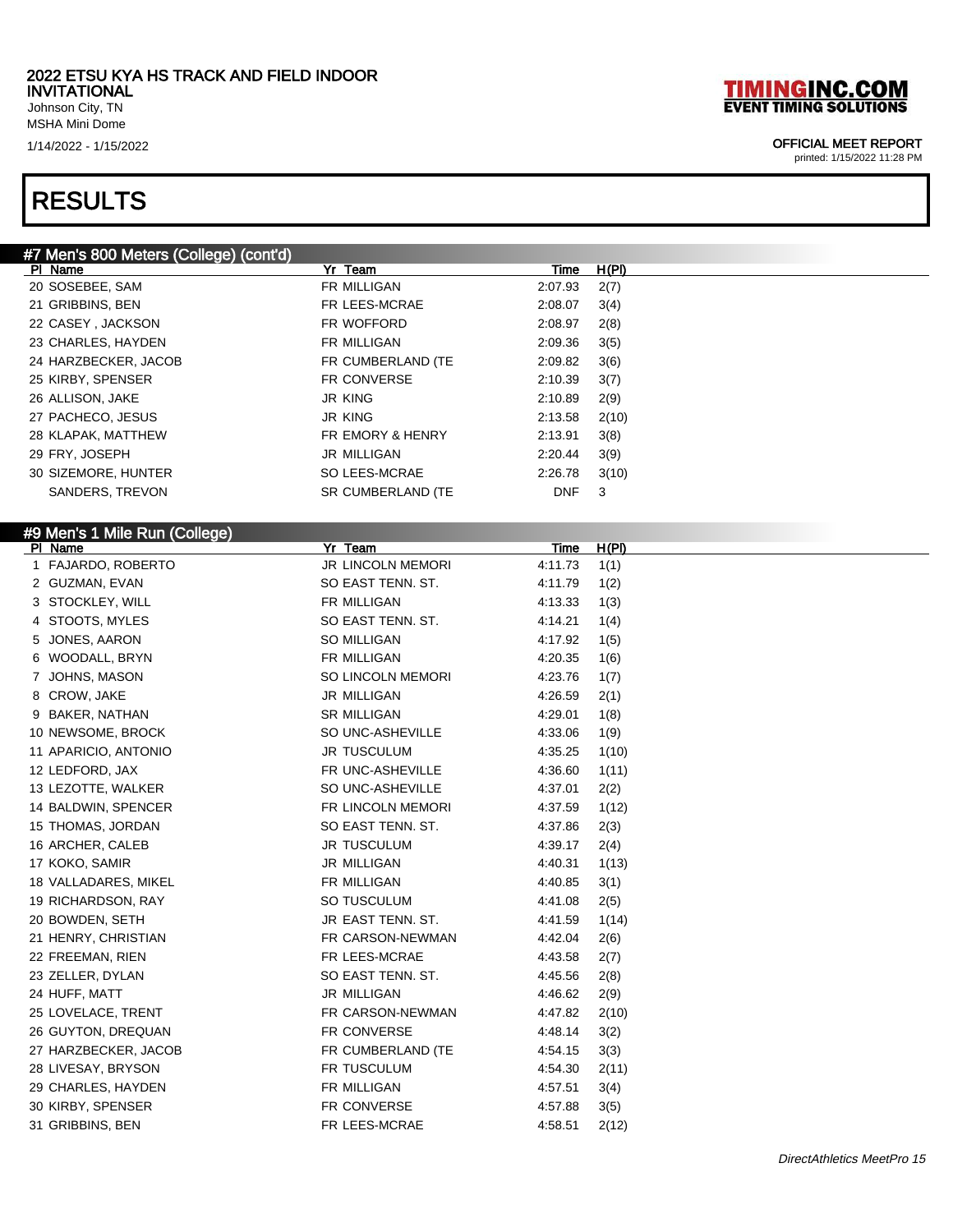Johnson City, TN MSHA Mini Dome

### RESULTS

# **TIMINGINC.COM**<br>EVENT TIMING SOLUTIONS

### 1/14/2022 - 1/15/2022 OFFICIAL MEET REPORT

| #9 Men's 1 Mile Run (College) (cont'd) |                          |            |       |
|----------------------------------------|--------------------------|------------|-------|
| PI Name                                | Yr Team                  | Time       | H(PI) |
| 32 LOGAN, KIRBY                        | SO CARSON-NEWMAN         | 5:01.32    | 2(13) |
| 33 MCDONALD, KADE                      | SR KING                  | 5:01.47    | 3(6)  |
| 34 MILLER, HUNTER                      | SO CARSON-NEWMAN         | 5.04.98    | 3(7)  |
| 35 LILLYCROP, ETHAN                    | FR MILLIGAN              | 5:05.58    | 3(8)  |
| 36 KLAPAK, MATTHEW                     | FR EMORY & HENRY         | 5:06.06    | 3(9)  |
| 37 MORAN-BOOTHE, CHANNLER              | SO CARSON-NEWMAN         | 5:08.92    | 3(10) |
| 38 THOMAS, MASON                       | <b>JR KING</b>           | 5:10.76    | 3(11) |
| 39 ADAIR, CAMERON                      | <b>JR LEES-MCRAE</b>     | 5:12.47    | 2(14) |
| 40 GRABEEL, JACEY                      | <b>SO LINCOLN MEMORI</b> | 5:33.15    | 3(12) |
| 41 SIZEMORE, HUNTER                    | SO LEES-MCRAE            | 5:47.84    | 3(13) |
| 42 GUTHRIE, JAMES                      | SO EMORY & HENRY         | 6:03.53    | 3(14) |
|                                        |                          |            |       |
| #11 Men's 3000 Meters (College)        |                          |            |       |
| PI Name                                | Yr Team                  | Time       | H(PI) |
| 1 JONES, AARON                         | SO MILLIGAN              | 8:35.78    | 1(1)  |
| 2 WOODALL, BRYN                        | FR MILLIGAN              | 8:36.16    | 1(2)  |
| 3 CRAMER, ELI                          | SO MILLIGAN              | 8:40.78    | 1(3)  |
| 4 CIPRICH, JOHN                        | JR UNC-ASHEVILLE         | 8:41.40    | 1(4)  |
| 5 MORTIMER, ALEX                       | SR MILLIGAN              | 8:44.23    | 1(5)  |
| 6 RIVAS, PABLO                         | <b>SR MILLIGAN</b>       | 8:45.69    | 1(6)  |
| 7 HESSLER, ADAM                        | FR UNC-ASHEVILLE         | 8:53.77    | 1(7)  |
| 8 HOPKINS, DANIEL                      | FR UNC-ASHEVILLE         | 8:58.45    | 1(8)  |
| 9 OKON, ANDREW                         | FR UNC-ASHEVILLE         | 9:01.85    | 2(1)  |
| 10 CORE, JACKSON                       | FR UNC-ASHEVILLE         | 9:08.38    | 1(9)  |
| 11 KUHN, ZIMRI                         | FR MILLIGAN              | 9:11.53    | 2(2)  |
| 12 JACQUEZ, QUINN                      | FR UNC-ASHEVILLE         | 9:15.58    | 2(3)  |
| 13 METCALF, BLAINE                     | SR KING                  | 9:18.59    | 2(4)  |
| 14 GECKLER, MAX                        | FR LEES-MCRAE            | 9:21.58    | 2(5)  |
| 15 BARLOW, JOEL                        | SR CUMBERLAND (TE        | 9:22.39    | 1(10) |
| 16 EDWARDS, NATHANIEL                  | SO UNC-ASHEVILLE         | 9:25.80    | 2(6)  |
| 17 HOEFLER, MICHAEL                    | FR UNC-ASHEVILLE         | 9:27.46    | 2(7)  |
| 18 FREEMAN, RIEN                       | FR LEES-MCRAE            | 9:35.40    | 2(8)  |
| 19 CROMER, LANDON                      | FR LEES-MCRAE            | 10:05.27   | 2(9)  |
| 20 OSORIO, JOSH                        | FR MILLIGAN              | 10:18.78   | 2(10) |
| 21 ADAIR, CAMERON                      | JR LEES-MCRAE            | 10:31.49   | 2(11) |
| CROCKETT, AIDAN                        | FR CUMBERLAND (TE        | <b>DNS</b> | 2     |
|                                        |                          |            |       |

| #13 Men's 5000 Meters (College) |                          |          |  |
|---------------------------------|--------------------------|----------|--|
| PI Name                         | Yr Team                  | Time     |  |
| SIGEI, GIDION                   | FR LINCOLN MEMORI        | 15:07.66 |  |
| 2 PHEKO, KHOSTOFALO             | <b>JR LINCOLN MEMORI</b> | 15:18.47 |  |
| 3 HENSON, EVAN                  | FR MILLIGAN              | 15:42.42 |  |
| 4 BARLOW, JOEL                  | SR CUMBERLAND (TE        | 15:59.87 |  |
| 5 RIGNEY, CALEB                 | FR LINCOLN MEMORI        | 16:08.65 |  |
| 6 GECKLER, MAX                  | FR LEES-MCRAE            | 16:09.48 |  |
| 7 BALDY, ELI                    | <b>SR MILLIGAN</b>       | 16:10.38 |  |
|                                 |                          |          |  |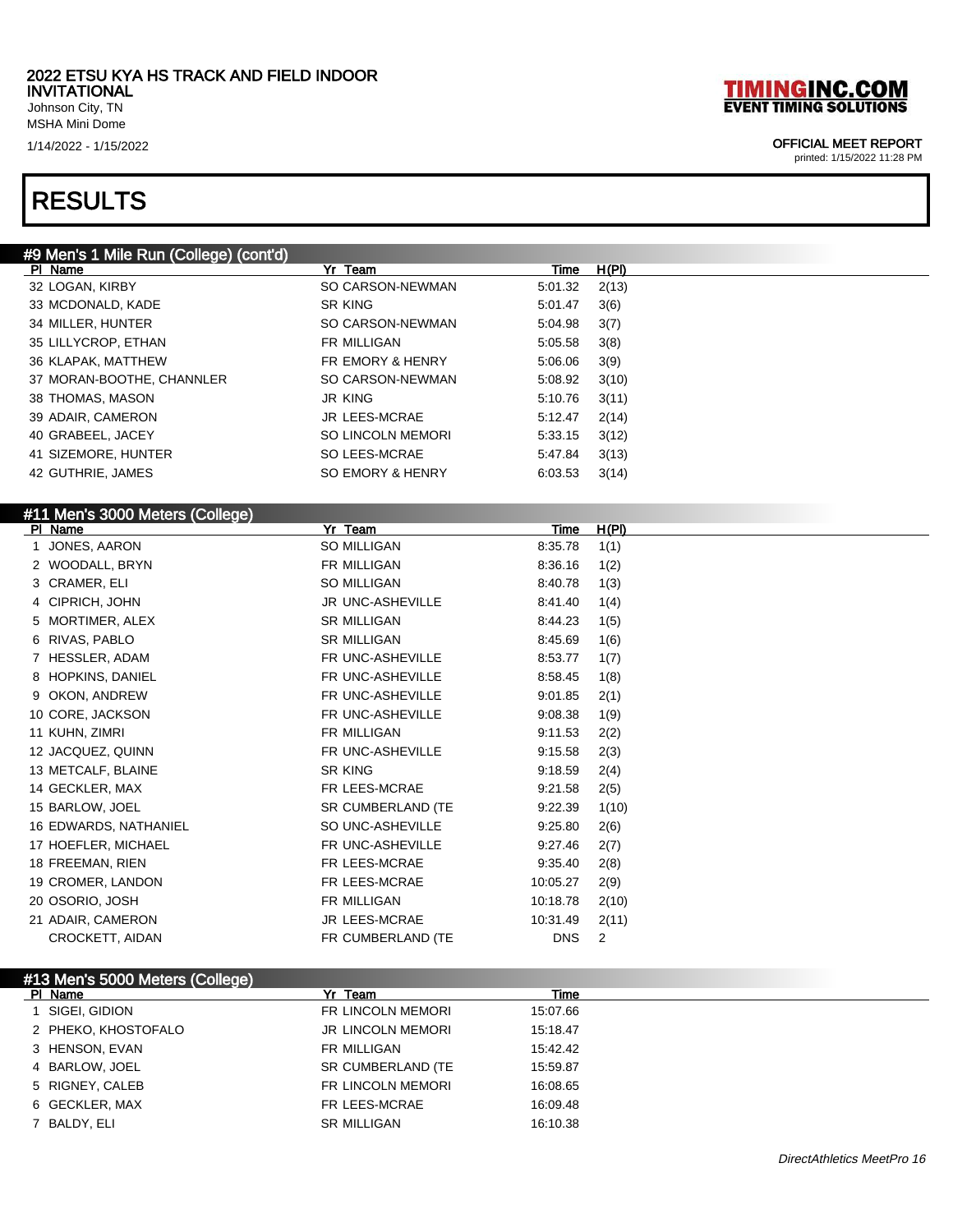Johnson City, TN MSHA Mini Dome

### RESULTS

### #13 Men's 5000 Meters (College) (cont'd)

| io men's oooo meters (college) (colleg<br>PI Name | Yr Team            | <u>Time</u>  |              |
|---------------------------------------------------|--------------------|--------------|--------------|
| 8 KOLB, WILL                                      | FR CARSON-NEWMAN   | 16:13.30     |              |
| 9 RIOS BRENA, LUIS                                | FR CONVERSE        | 16:13.95     |              |
| 10 ENGELBRECHT, MARIG                             | FR LINCOLN MEMORI  | 16:27.65     |              |
| 11 KORIR, ISAAC                                   | FR LINCOLN MEMORI  | 16:34.82     |              |
| 12 LUCY, NATHAN                                   | FR CONVERSE        | 16:35.56     |              |
| 13 DOZIER, SEBASTIAN                              | FR CONVERSE        | 16:44.86     |              |
| 14 JOHNSON, THOMAS                                | FR MILLIGAN        | 16:59.55     |              |
| 15 HULL, GRAYDON                                  | <b>JR MILLIGAN</b> | 17:16.90     |              |
| 16 CROMER, LANDON                                 | FR LEES-MCRAE      | 17:18.85     |              |
| 17 CROCKETT, AIDAN                                | FR CUMBERLAND (TE  | 17:35.36     |              |
| 18 MARY, BENJAMIN                                 | FR MILLIGAN        | 17:44.06     |              |
| ZAJICEK, ELIAS                                    | JR LEES-MCRAE      | <b>DNF</b>   |              |
|                                                   |                    |              |              |
| #15 Men's 60m Hurdles (College)                   |                    |              |              |
| <b>Finals</b>                                     |                    |              |              |
| <b>PI</b> Name                                    | Yr Team            | <u>Time</u>  | <u>H(PI)</u> |
| 1 BLACKMON, MATTHEW                               | FR CARSON-NEWMAN   | 8.41         | 1(1)         |
| 2 SAVOURY, RENALDO                                | SO CUMBERLAND (TE  | 8.62         | 1(2)         |
| 3 ROBERTS, NICK                                   | JR UNC-ASHEVILLE   | 8.64         | 2(1)         |
| 4 WITHERSPOON, GRANT                              | FR WOFFORD         | 8.83         | 2(2)         |
| 5 MEDLEY, DONALD                                  | FR CONVERSE        | 8.89         | 2(3)         |
| 6 HENRY, TANNER                                   | SO WOFFORD         | 8.95         | 1(3)         |
| 7 BULL, ELIJAH                                    | JR WOFFORD         | 8.97         | 1(4)         |
| WEAS, ZAC                                         | FR UNC-ASHEVILLE   | FS           | 2            |
|                                                   |                    |              |              |
| <b>Prelims</b>                                    |                    |              |              |
| PI Name                                           | Yr Team            | <u>Time</u>  | H(PI)        |
| 1 WEAS, ZAC                                       | FR UNC-ASHEVILLE   | $8.36q$ 2(1) |              |
| 2 ROBERTS, NICK                                   | JR UNC-ASHEVILLE   | $8.54q$ 2(2) |              |
| 3 BLACKMON, MATTHEW                               | FR CARSON-NEWMAN   | $8.64q$ 2(3) |              |
| 4 SAVOURY, RENALDO                                | SO CUMBERLAND (TE  | $8.77q$ 1(1) |              |
| 5 WITHERSPOON, GRANT                              | FR WOFFORD         | 8.83q        | 2(4)         |
| 6 HENRY, TANNER                                   | SO WOFFORD         | 8.99q        | 3(1)         |
| 7 MEDLEY, DONALD                                  | FR CONVERSE        | 9.04q        | 3(2)         |
| 8 BULL, ELIJAH                                    | JR WOFFORD         | 9.12q        | 2(5)         |
| 9 AGUIRRE, ROBERTO                                | FR CONVERSE        | 9.18q        | 2(6)         |
| 10 STORY, KOBY                                    | SR CUMBERLAND (TE  | 9.49q        | 3(3)         |
| 11 KENDALL, BENJAMIN                              | FR WOFFORD         | $9.49q$ 1(2) |              |
| 12 LATORRE, SEBASTIAN                             | FR WOFFORD         | 9.73q        | 3(4)         |
| JACOBS, CAMRYN                                    | SR CUMBERLAND (TE  | FS           | $\mathbf{1}$ |
|                                                   |                    |              |              |
| $H47$ Maple $A \vee A00$ m Dalou (Callaga)        |                    |              |              |

| #17 Men's 4 x 400m Relay (College) |         |  |
|------------------------------------|---------|--|
| PI Team                            | Time    |  |
| WOFFORD (A)                        | 3:19.49 |  |
| 2 TUSCULUM (A)                     | 3:21.93 |  |
| 3 CUMBERLAND (TENN.) (A)           | 3:32.34 |  |

# **TIMINGINC.COM**<br>EVENT TIMING SOLUTIONS

### 1/14/2022 - 1/15/2022 OFFICIAL MEET REPORT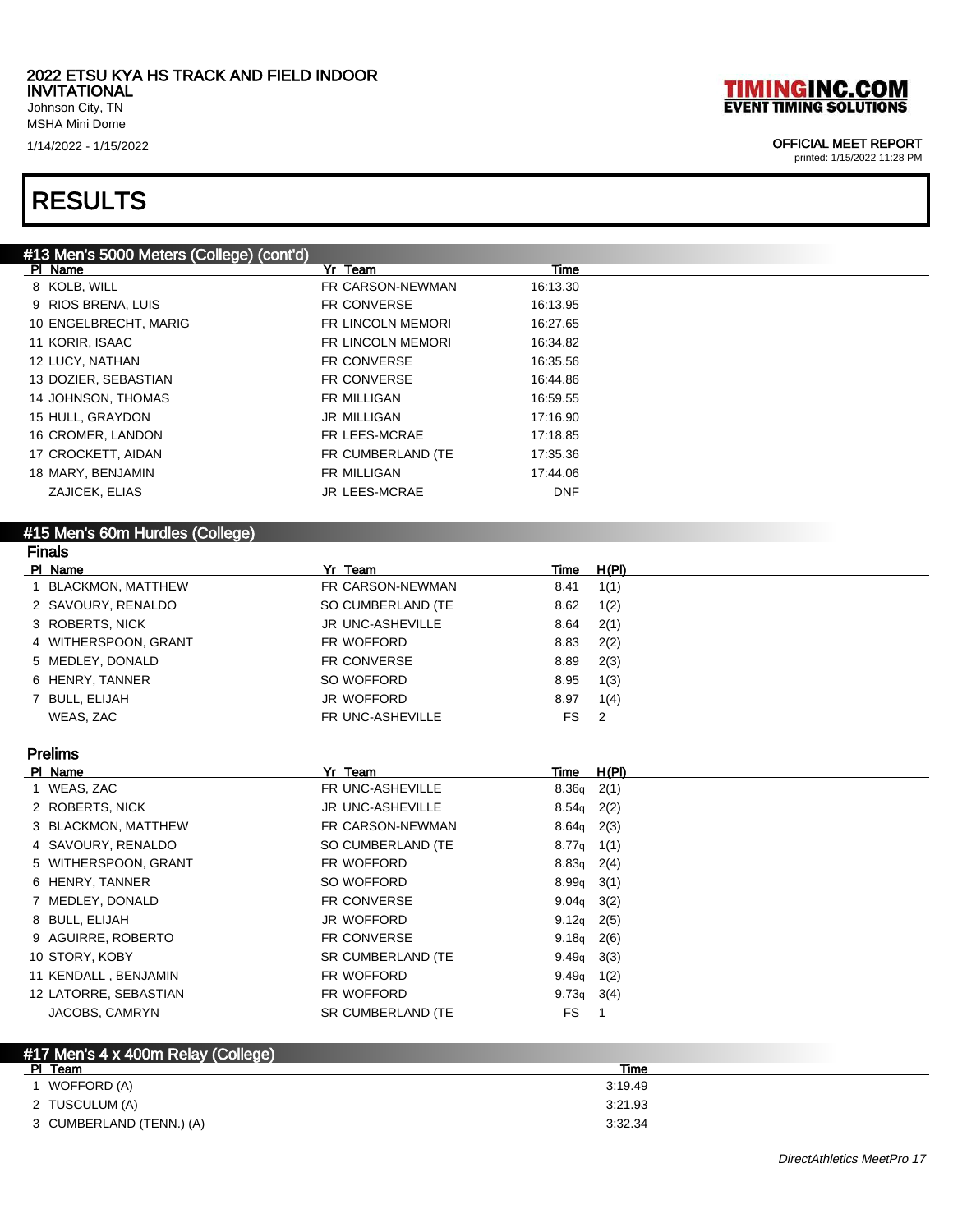### 2022 ETSU KYA HS TRACK AND FIELD INDOOR

INVITATIONAL Johnson City, TN

MSHA Mini Dome

1/14/2022 - 1/15/2022 OFFICIAL MEET REPORT

# RESULTS

| #17 Men's 4 x 400m Relay (College) (cont'd) |            |
|---------------------------------------------|------------|
| PI Team                                     | Time       |
| 4 WOFFORD (B)                               | 3:37.75    |
| 5 TUSCULUM (B)                              | 3:45.68    |
| EAST TENN. ST. (A)                          | <b>DNS</b> |
|                                             |            |

### #19 Men's 4 x 800m Relay (College)

| PI Team                | Time    |
|------------------------|---------|
| 1 EAST TENN. ST. (A)   | 7:45.79 |
| 2 LINCOLN MEMORIAL (A) | 8:11.53 |
| 3 TUSCULUM (A)         | 8:24.80 |
| 4 EAST TENN. ST. (B)   | 8:30.26 |
| 5 TUSCULUM (B)         | 8:49.30 |
| 6 CARSON-NEWMAN (A)    | 8:53.39 |
| 7 WOFFORD (A)          | 9:09.50 |

### #21 Men's High Jump (College)

| PI Name                  | Yr Team                 | <b>Mark</b>       |  |
|--------------------------|-------------------------|-------------------|--|
| 1 HENRY, TANNER          | SO WOFFORD              | 2.08 <sub>m</sub> |  |
| 2 CONNELL, SHANE         | FR CARSON-NEWMAN        | 1.98m             |  |
| 3 GREEN, JAYDEN          | FR LEES-MCRAE           | 1.95m             |  |
| 4 CLEEK, SAMUEL          | FR CARSON-NEWMAN        | 1.95m             |  |
| 5 HALL, YATES            | SO APPALACHIAN STA      | 1.85m             |  |
| 6 BLANKENSHIP, DYLAN     | SR APPALACHIAN STA      | 1.85m             |  |
| 7 KENDALL, BENJAMIN      | FR WOFFORD              | 1.85m             |  |
| 8 RECTOR, GRADY          | FR UNC-ASHEVILLE        | 1.80m             |  |
| 9 BENTLEY, GERALD        | FR ALICE LLOYD          | 1.80m             |  |
| 10 JENKINS, AVERY        | <b>JR ALICE LLOYD</b>   | 1.75m             |  |
| 11 WEAS, ZAC             | FR UNC-ASHEVILLE        | 1.70m             |  |
| JACOBS, CAMRYN           | SR CUMBERLAND (TE       | <b>NH</b>         |  |
| <b>BRENNEMAN, ROBERT</b> | <b>SR UNC-ASHEVILLE</b> | <b>NH</b>         |  |
| PRATT, TALEIK            | FR LEES-MCRAE           | <b>NH</b>         |  |
| SAVOURY, RENALDO         | SO CUMBERLAND (TE       | <b>NH</b>         |  |
|                          |                         |                   |  |

### #23 Men's Pole Vault (College)

| PI Name             | Yr Team                | <b>Mark</b> |
|---------------------|------------------------|-------------|
| 1 FREEMAN, PATRICK  | JR APPALACHIAN STA     | 4.70m       |
| 2 UNDERWOOD, BRADEN | SO APPALACHIAN STA     | 4.50m       |
| 3 FOX, TAYLOR       | SO APPALACHIAN STA     | 4.50m       |
| 4 WHITAKER, JOSH    | <b>HOLLIS VAULT OF</b> | 4.40m       |
| 5 FINCHUM, JOSH     | JR CARSON-NEWMAN       | 3.60m       |
| BRETSCHER, MATTHEW  | FR CARSON-NEWMAN       | <b>NH</b>   |
| LATORRE. SEBASTIAN  | FR WOFFORD             | <b>NH</b>   |
| HENRY, TANNER       | SO WOFFORD             | <b>NH</b>   |
| SAVOURY, RENALDO    | SO CUMBERLAND (TE      | <b>NH</b>   |

**TIMINGINC.COM**<br>EVENT TIMING SOLUTIONS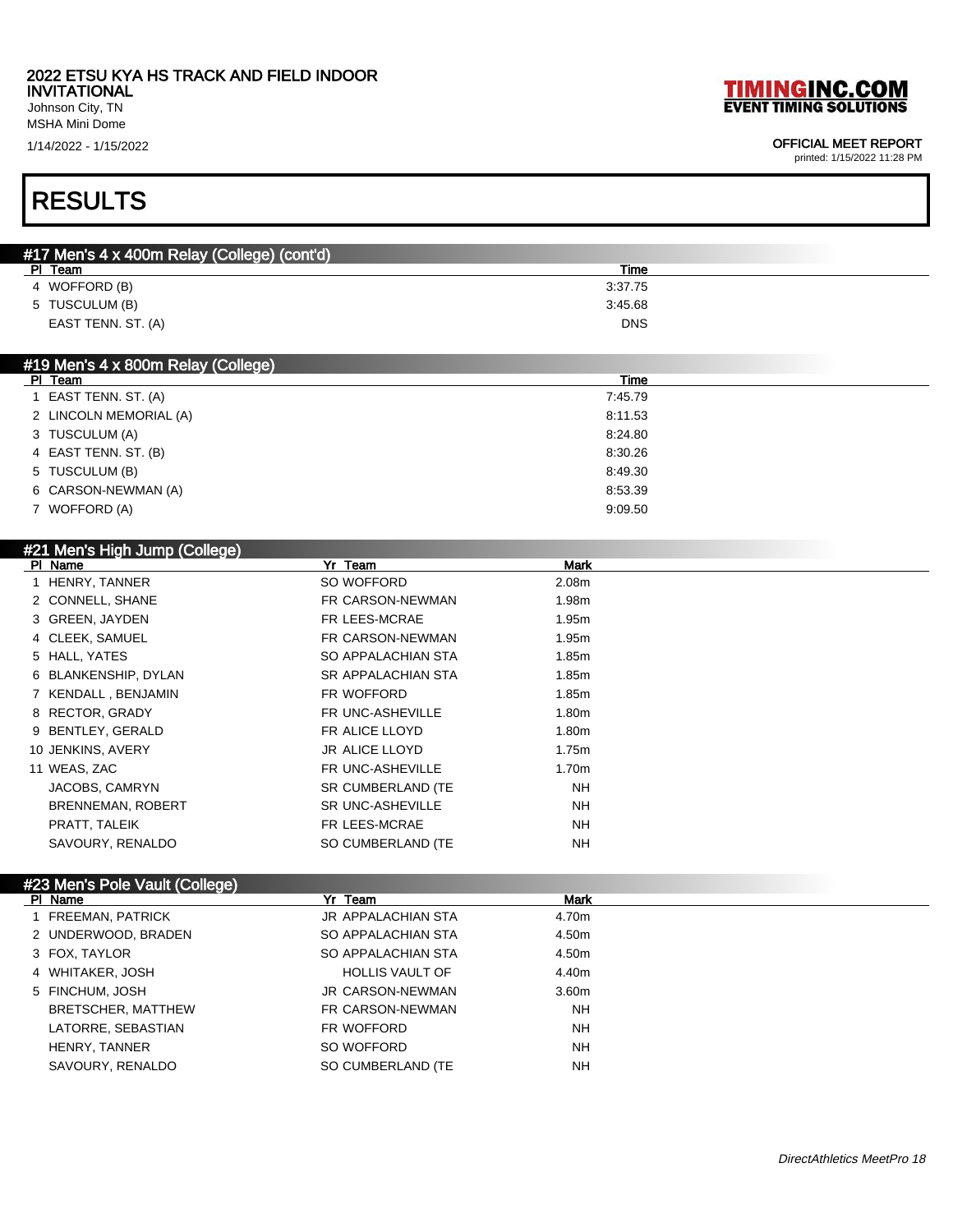Johnson City, TN MSHA Mini Dome

### RESULTS

### **TIMINGINC.COM EVENT TIMING SOLUTIONS**

### 1/14/2022 - 1/15/2022 OFFICIAL MEET REPORT

printed: 1/15/2022 11:28 PM

| #25 Men's Long Jump (College)   |                         |                                       |
|---------------------------------|-------------------------|---------------------------------------|
| PI Name                         | Yr Team                 | Mark F(PI)                            |
| 1 SHOUSE, CHRISTIAN             | SO CARSON-NEWMAN        | $7.00m$ 2(1)                          |
| 2 HADDOCK JR., ERIC             | SO APPALACHIAN STA      | 6.76 $m$ 2(2)                         |
| JACOBS, CAMRYN                  | SR CUMBERLAND (TE       | $6.74m$ 2(3)                          |
| 4 GARRETT, COURTAVIOUS          | SO CARSON-NEWMAN        | 6.74 $m$ 2(7)                         |
| 5 SHEPPARD, CHRISTOPHER         | FR WOFFORD              | $6.51m$ 2(5)                          |
| 6 FRITZ, CAMDEN                 | FR CARSON-NEWMAN        | $6.48m$ 2(6)                          |
| 7 LEE, KAMDYN                   | SO MILLIGAN             | $6.41m$ 1(1)                          |
| 8 GREEN, JOSHUA                 | SO APPALACHIAN STA      | $6.26m$ 1(2)                          |
| 9 GRANT, TYRESE                 | SR EAST TENN. ST.       | $6.05m$ 2(7)                          |
| 10 JOHNSON, NOLAN               | FR EAST TENN, ST.       | $6.03m$ 2(8)                          |
| 11 WEAS, ZAC                    | FR UNC-ASHEVILLE        | $5.90m$ 1(3)                          |
| 12 MASON, CORY                  | <b>SR ALICE LLOYD</b>   | 5.73m<br>1(4)                         |
| 13 RECTOR, GRADY                | FR UNC-ASHEVILLE        | $5.66m$ 1(5)                          |
| 14 ELMOR, ORRIN                 | FR LEES-MCRAE           | 5.61m<br>1(6)                         |
| 15 BRENNEMAN, ROBERT            | <b>SR UNC-ASHEVILLE</b> | 5.59m $1(7)$                          |
| 16 FAUVER, BLAKE                | SO MILLIGAN             | 5.33m<br>1(8)                         |
| 17 BENTLEY, GERALD              | FR ALICE LLOYD          | $4.99m$ 1(9)                          |
| 18 HOWARD, WILLIAM              | FR ALICE LLOYD          | $4.49m$ 1(10)                         |
| BARGAINEER, CHRISTIAN           | SO LEES-MCRAE           | NM <sub>2</sub>                       |
| OREVA-EDAFIADHE, JOSEPH         | FR CARSON-NEWMAN        | NM 2                                  |
| SAVOURY, RENALDO                | SO CUMBERLAND (TE       | <b>NM</b><br>$\overline{\phantom{0}}$ |
| <b>EVANS, MARCUS</b>            | JR EAST TENN, ST.       | NM 2                                  |
|                                 |                         |                                       |
| #27 Men's Triple Jump (College) |                         |                                       |

### Pl Name Yr Team Mark 1 HADDOCK JR., ERIC SO APPALACHIAN STA 14.18m 2 GREEN, JOSHUA SO APPALACHIAN STA 14.16m 3 GARRETT, COURTAVIOUS SO CARSON-NEWMAN 14.04m 4 BARGAINEER, CHRISTIAN SO LEES-MCRAE 13.40m 5 RICHARDS, OLUFEMI **FR CARSON-NEWMAN** 13.38m 6 SHEPPARD, CHRISTOPHER FR WOFFORD 12.93m 7 FRITZ, CAMDEN FR CARSON-NEWMAN 12.83m 8 GRANT, TYRESE SR EAST TENN. ST. 12.75m 9 FAUVER, BLAKE SO MILLIGAN 50 MILLIGAN 12.05m 10 RECTOR, GRADY FR UNC-ASHEVILLE 11.38m ELMOR, ORRIN FRIEES-MCRAE NM

| #29 Men's Shot Put (College) |                             |                 |
|------------------------------|-----------------------------|-----------------|
| PI Name                      | Yr Team                     | Mark F(PI)      |
| MCDONALD, SOLOMON            | JR UNC-ASHEVILLE            | $17.90m$ $2(1)$ |
| 2 CHOINIERE, JACK            | JR UNC-ASHEVILLE            | $17.12m$ $2(2)$ |
| 3 KARL, NATE                 | SO APPALACHIAN STA          | 14.87m 2(3)     |
| 4 SMITH, LUKE                | SO CARSON-NEWMAN            | $13.63m$ 2(4)   |
| 5 WALLACE, ZAVERY            | <b>FR EMORY &amp; HENRY</b> | $13.55m$ $2(5)$ |
| 6 MILLER, KOLIN              | <b>KING</b>                 | $13.36m$ $2(6)$ |
| 7 LEE, GAVIN                 | <b>FR EMORY &amp; HENRY</b> | $12.76m$ $2(7)$ |